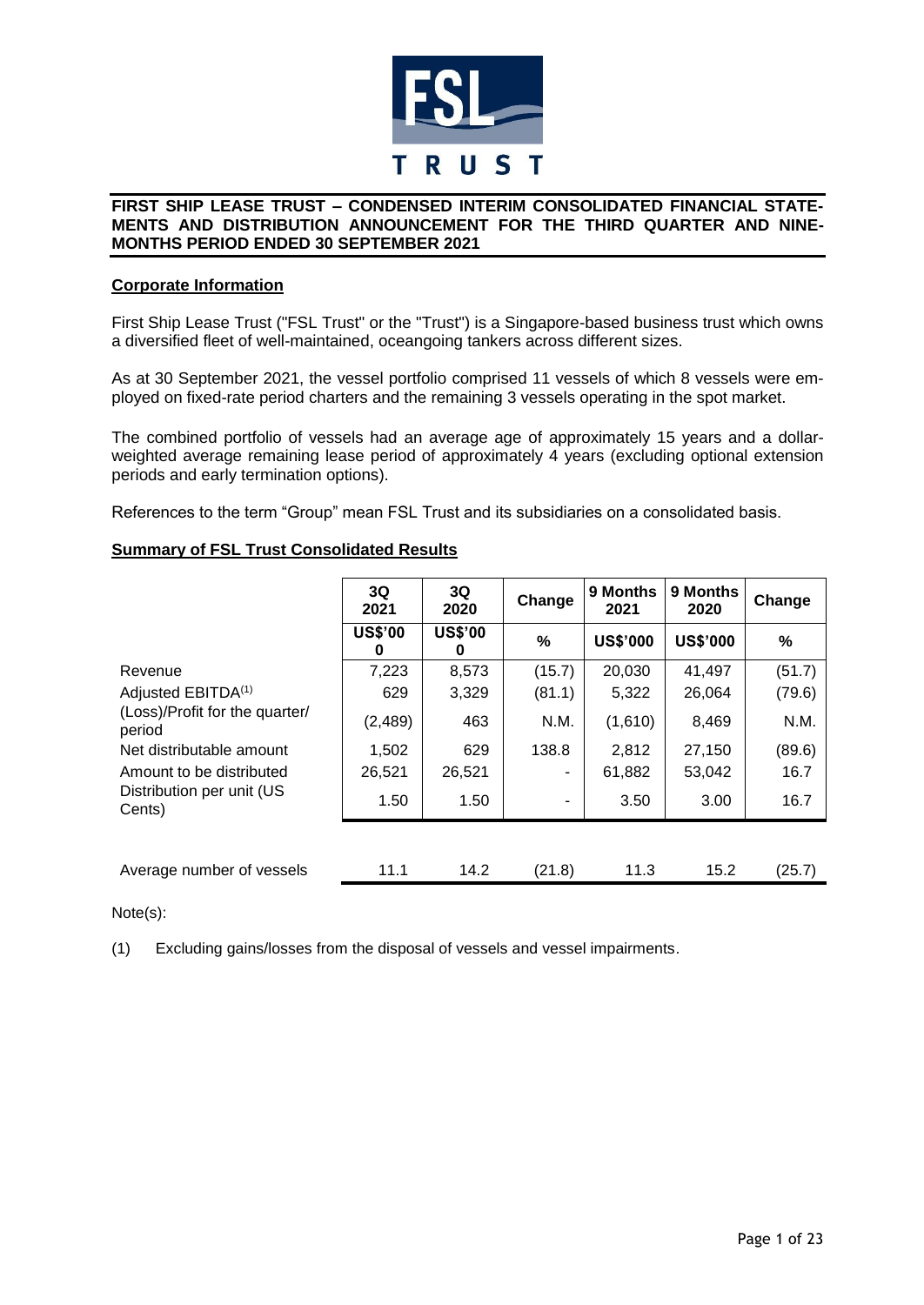|                                                            |             |                 |                 | Group         |                  |                  |         |
|------------------------------------------------------------|-------------|-----------------|-----------------|---------------|------------------|------------------|---------|
|                                                            |             | 3Q 2021         | 3Q 2020         | Change        | 9 Months<br>2021 | 9 Months<br>2020 | Change  |
|                                                            | <b>Note</b> | <b>US\$'000</b> | <b>US\$'000</b> | $\frac{0}{0}$ | <b>US\$'000</b>  | <b>US\$'000</b>  | $\%$    |
| <b>Revenue</b>                                             |             | 7,223           | 8,573           | (15.7)        | 20,030           | 41,497           | (51.7)  |
| Depreciation expense<br>on vessels                         | (a)         | (1,316)         | (2, 410)        | (45.4)        | (4,618)          | (12, 834)        | (64.0)  |
| Gain on disposal of ves-<br>sels                           | (b)         | 338             | 2,112           | (84.0)        | 905              | 4,801            | (81.1)  |
| Impairment on vessels<br>Impairment on Non-Cur-            |             | (1,950)         | (1, 972)        | (1.1)         | (2, 569)         | (7, 277)         | (64.7)  |
| rent Asset Classified as<br>Held-for-Sale                  |             |                 | (101)           | (100.0)       |                  | (101)            | (100.0) |
| Voyage expenses                                            |             | (2,922)         | 6               | N.M.          | (4, 110)         | (276)            | 1,389.1 |
| Vessel operating ex-<br>penses                             |             | (2,767)         | (4,230)         | (34.6)        | (8,865)          | (12, 244)        | (27.6)  |
| Management fees                                            |             | (110)           | (212)           | (48.1)        | (348)            | (1,218)          | (71.4)  |
| <b>Trustee fees</b>                                        |             | (5)             | (10)            | (50.0)        | (20)             | (36)             | (44.4)  |
| <b>Other Trust expenses</b><br><b>Results from operat-</b> |             | (790)           | (798)           | (1.0)         | (1, 365)         | (1,659)          | (17.7)  |
| ing activities                                             |             | (2, 299)        | 958             | N.M.          | (960)            | 10,653           | N.M.    |
| Finance income                                             |             | 6               | 9               | (33.3)        | 26               | 262              | (90.1)  |
| Finance expenses                                           |             | (196)           | (500)           | (60.8)        | (676)            | (2, 444)         | (72.3)  |
| (Loss)/Profit before<br>tax                                |             | (2, 489)        | 467             | N.M.          | (1,610)          | 8,471            | N.M.    |
| Income tax expense                                         |             |                 | (4)             | (100.0)       |                  | (2)              | (100.0) |
| (Loss)/Profit for the pe-<br>riod                          |             | (2,489)         | 463             | N.M.          | (1,610)          | 8,469            | N.M.    |
| Earnings per unit (US<br>cents)                            |             |                 |                 |               |                  |                  |         |
| <b>Basic</b>                                               |             | (0.14)          | 0.03            | N.M.          | (0.09)           | 0.48             | N.M.    |

# **1(a)(i) Condensed Interim Consolidated Income Statements**

Note(s):

(a) Including amortization of dry-docking costs.

(b) This relates to the sale of the one containership (*FSL Enhancer*) in October 2020, three product tankers (*FSL Suez* and *FSL Fos* in February 2021 and *FSL Osaka* in March 2021) and one chemical tanker (*FSL New York*) in September 2021.

Diluted (0.14) 0.03 N.M. (0.09) 0.48 N.M.

# **1(a)(ii) Condensed Interim Statements of Comprehensive Income**

|                                                  |                 |                 | Group            |                  |
|--------------------------------------------------|-----------------|-----------------|------------------|------------------|
|                                                  | 3Q 2021         | 3Q 2020         | 9 Months<br>2021 | 9 Months<br>2020 |
|                                                  | <b>US\$'000</b> | <b>US\$'000</b> | <b>US\$'000</b>  | <b>US\$'000</b>  |
| (Loss)/Profit for the period                     | (2, 489)        | 463             | (1,610)          | 8,469            |
| Total comprehensive (loss)/income, net of<br>tax | (2, 489)        | 463             | (1,610)          | 8,469            |
|                                                  |                 |                 |                  |                  |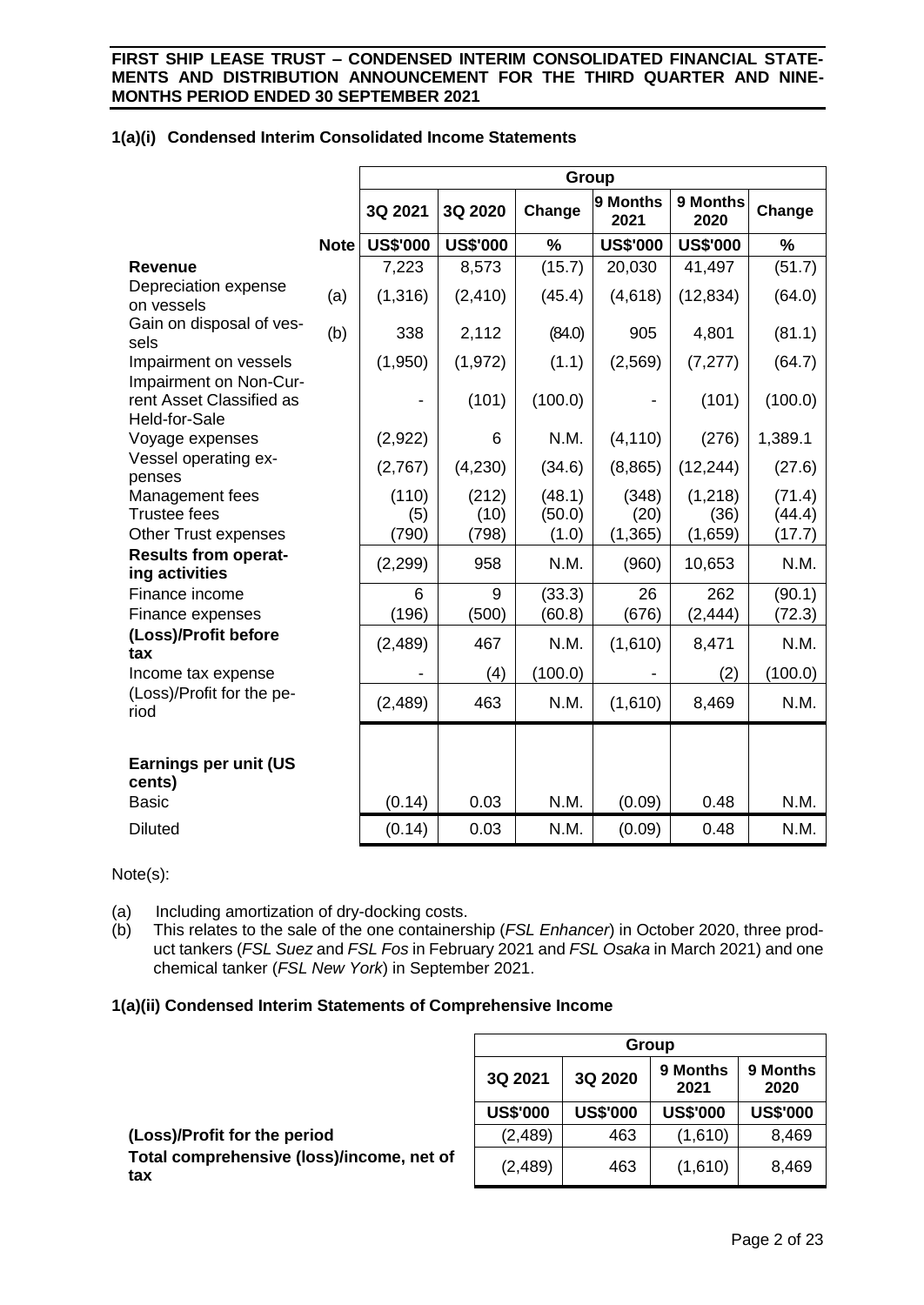# **1(a)(iii) Distribution Statements**

|                                                            |             | 3Q 2021         | 3Q 2020         | 9 Months<br>2021 | 9 Months<br>2020 |
|------------------------------------------------------------|-------------|-----------------|-----------------|------------------|------------------|
|                                                            | <b>Note</b> | <b>US\$'000</b> | <b>US\$'000</b> | <b>US\$'000</b>  | <b>US\$'000</b>  |
| (Loss)/Profit for the period                               |             | (2, 489)        | 463             | (1,610)          | 8,469            |
| Add: Non-cash adjustments                                  | (a)         | 2,823           | 2,099           | 5,869            | 14,590           |
| Net cash generated from operations                         |             | 334             | 2,562           | 4,259            | 23,059           |
| Less: Repayment of secured bank loans                      |             | (750)           | (3,633)         | (1,991)          | (15, 955)        |
| Prepayment of secured bank loans                           |             |                 |                 |                  | (2, 944)         |
| Income available for distribution                          |             | (416)           | (1,071)         | 2,268            | 4,160            |
| Add: Utilisation of cash retained from<br>previous periods | (b)         | 1,918           | 1,700           | 2,462            | 22,990           |
| Less: Cash retained in the current period                  |             |                 |                 | (1, 918)         |                  |
| Net distributable amount                                   |             | 1,502           | 629             | 2,812            | 27,150           |
| Capital distribution                                       |             | 25,019          | 25,892          | 59,070           | 25,892           |
| <b>Total distribution</b>                                  | (c)         | 26,521          | 26,521          | 61,882           | 53,042           |
| Comprising: (i) Tax-exempt distribution                    |             | 26,502          | 26,229          | 61,837           | 52,576           |
| (ii) Tax-exempt (one-tier) dis-<br>tribution               |             | 19              | 292             | 45               | 466              |
| <b>Amount to be distributed</b>                            |             | 26,521          | 26,521          | 61,882           | 53,042           |
| Units at end of period ('000)                              |             | 1,768,05<br>8   | 1,768,05<br>8   | 1,768,05<br>8    | 1,768,05         |
| <b>Distribution per unit (US Cents)</b>                    |             | 1.50            | 1.50            | 3.50             | 3.00             |

Note(s):

(a) Non-cash adjustments

|                                                                |                 |                 | Group            |                  |
|----------------------------------------------------------------|-----------------|-----------------|------------------|------------------|
|                                                                | 3Q 2021         | 3Q 2020         | 9 Months<br>2021 | 9 Months<br>2020 |
|                                                                | <b>US\$'000</b> | <b>US\$'000</b> | <b>US\$'000</b>  | <b>US\$'000</b>  |
| Depreciation expense on vessels^                               | 1,211           | 2,137           | 4,205            | 11,999           |
| Impairment on vessels                                          | 1,950           | 1,972           | 2,569            | 7,277            |
| Impairment on Non-Current Asset Classified<br>as Held-for-Sale | ۰               | 101             |                  | 101              |
| Gain on disposal of vessels                                    | (338)           | (2, 112)        | (905)            | (4,801)          |
| Amortisation of initial direct costs <sup>11</sup>             |                 |                 |                  | 14               |
|                                                                | 2,823           | 2,099           | 5,869            | 14,590           |

 $\sqrt{2}$ 

^^ Excluding amortisation of dry-docking costs.

^^ Excluding amortisation of deferred arrangement fees.

- (b) Distributions are not limited to the amount of the net distributable amount as distributions can also be made from proceeds from the sale of vessels.
- (c) A distribution was approved by the Board of Directors for this quarter. This includes net distributable amount of US\$1.5 million in 3Q 2021 and a capital distribution of US\$25.0 million. The capital distribution is a partial distribution of proceeds from the disposal of vessels.

For the period ended 30 September 2021, the Board of Directors has determined that the Distribution Reinvestment Scheme will not apply to the distribution declared for this quarter.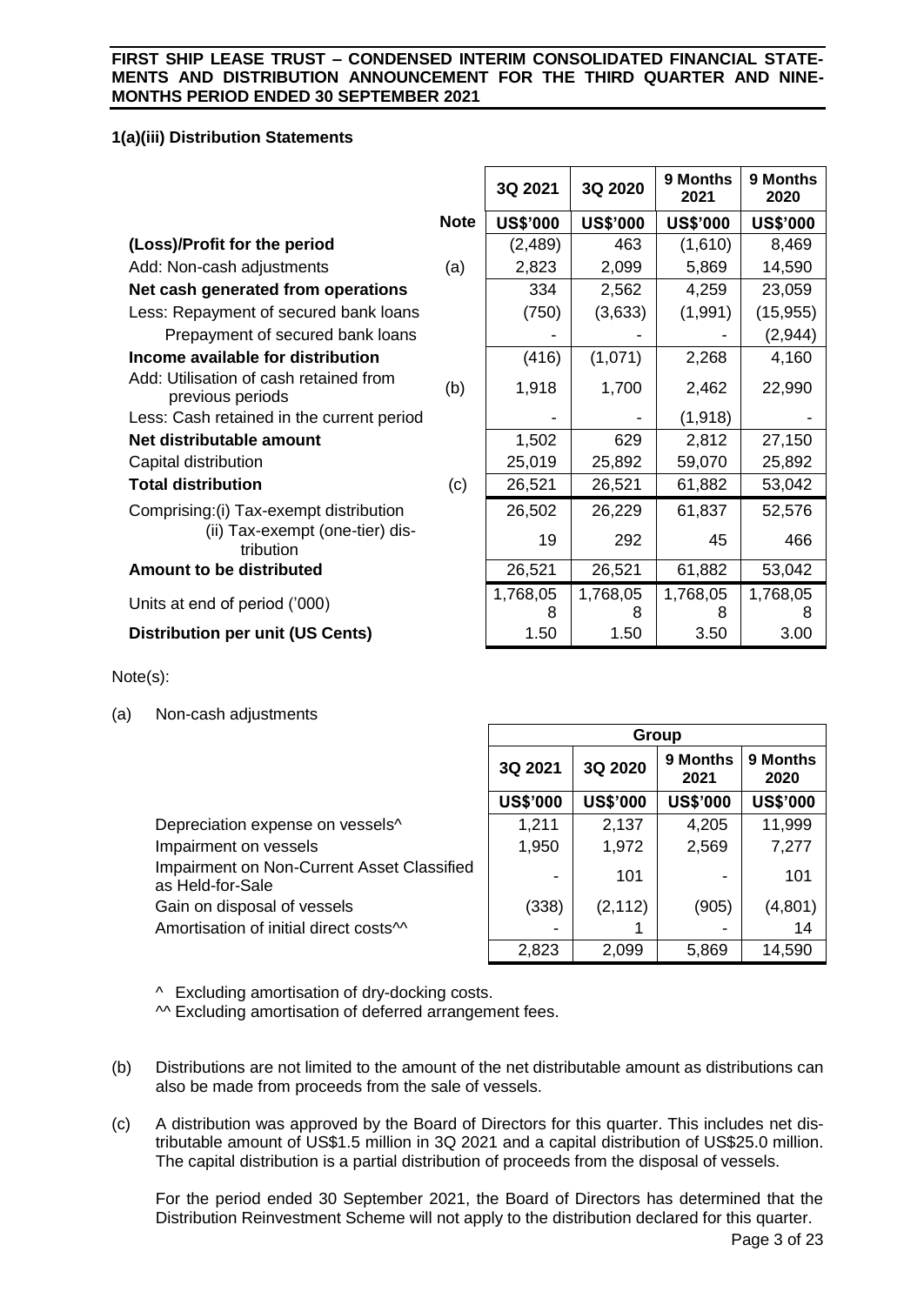# **1(b)(i) Condensed Interim Statements of Financial Position**

|                                                         |             | 30 September 2021 |                 | 31 December 2020 |                 |
|---------------------------------------------------------|-------------|-------------------|-----------------|------------------|-----------------|
|                                                         |             | Group             | <b>Trust</b>    | Group            | <b>Trust</b>    |
|                                                         | <b>Note</b> | <b>US\$'000</b>   | <b>US\$'000</b> | <b>US\$'000</b>  | <b>US\$'000</b> |
| <b>Non-current assets</b>                               |             |                   |                 |                  |                 |
| Vessels                                                 | (a)         | 66,023            |                 | 136,105          |                 |
| <b>Subsidiaries</b>                                     |             |                   | 35,072          |                  | 35,072          |
|                                                         |             | 66,023            | 35,072          | 136,105          | 35,072          |
|                                                         |             |                   |                 |                  |                 |
| <b>Current assets</b>                                   |             |                   |                 |                  |                 |
| Inventories                                             |             | 347               |                 |                  |                 |
| Trade and other receivables                             |             | 4,198             | 5,962           | 5,036            | 32,145          |
| Cash and cash equivalents<br>Non-current assets classi- | (b)         | 28,144            | 1,042           | 20,694           | 10,877          |
| fied as held-for-sale                                   | (a)         | 8,890             |                 |                  |                 |
|                                                         |             | 41,579            | 7,004           | 25,730           | 43,022          |
|                                                         |             |                   |                 |                  |                 |
| <b>Total assets</b>                                     |             | 107,602           | 42,076          | 161,835          | 78,094          |
|                                                         |             |                   |                 |                  |                 |
| Equity attributable to uni-<br>tholders of FSL Trust    |             |                   |                 |                  |                 |
| Units in issue                                          |             | 561,332           | 561,332         | 561,332          | 561,332         |
| <b>Reserves</b>                                         |             | (468,739)         | (519, 404)      | (431, 768)       | (483, 463)      |
| <b>Total equity</b>                                     |             | 92,593            | 41,928          | 129,564          | 77,869          |
|                                                         |             |                   |                 |                  |                 |
| <b>Non-current liabilities</b>                          |             |                   |                 |                  |                 |
| Secured bank loans                                      | (c)         | 10,925            |                 | 13,303           |                 |
|                                                         |             |                   |                 |                  |                 |
| <b>Current liabilities</b>                              |             |                   |                 |                  |                 |
| Trade and other payables<br>Lease income received in    |             | 1,265             | 148             | 1,663            | 214             |
| advance                                                 |             |                   |                 | 756              |                 |
| Secured bank loans                                      | (c)         | 2,819             |                 | 16,538           |                 |
| Income tax payable                                      |             |                   |                 | 11               | 11              |
|                                                         |             | 4,084             | 148             | 18,968           | 225             |
| <b>Total liabilities</b>                                |             | 15,009            | 148             | 32,271           | 225             |
| <b>Total equity and liabilities</b>                     |             | 107,602           | 42,076          | 161,835          | 78,094          |

*This space intentionally left blank*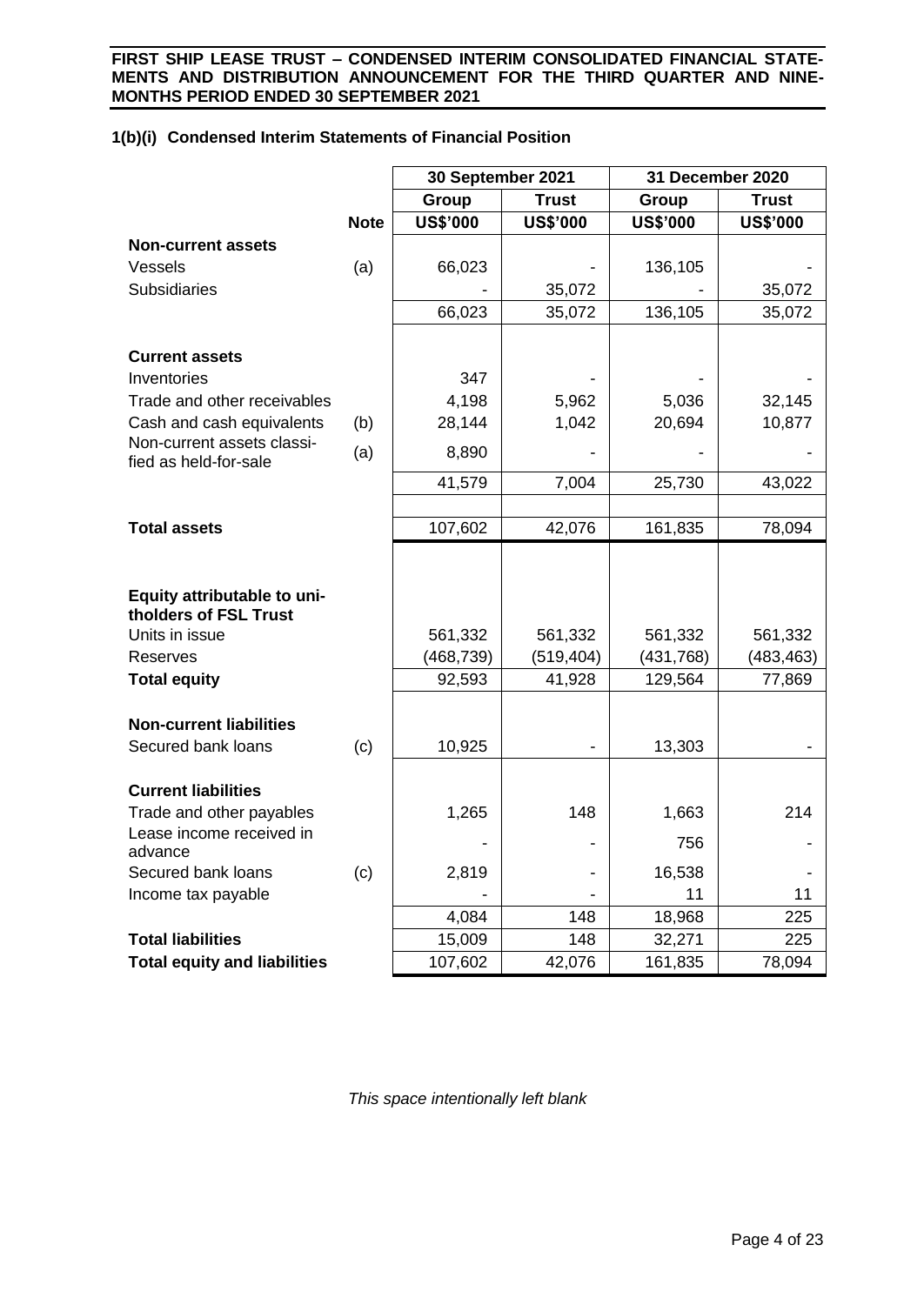# **1(b)(i) Condensed Interim Statements of Financial Position (cont'd)**

Note(s):

(a) Vessels

|                                                                    | Vessels   | <b>Vessels</b><br>under<br>construction | Initial<br>direct costs | Total      |
|--------------------------------------------------------------------|-----------|-----------------------------------------|-------------------------|------------|
| Group                                                              | US\$'000  | US\$'000                                | US\$'000                | US\$'000   |
| 9 months ended 30 September 2021                                   |           |                                         |                         |            |
| Cost                                                               |           |                                         |                         |            |
| At 1 January 2021                                                  | 372,964   | 43,319                                  | 2,716                   | 418,999    |
| Additions                                                          | 9,277     | 59,691                                  | 57                      | 69,025     |
| Disposals                                                          | (78, 784) | (103, 010)                              | (533)                   | (182, 327) |
| Reclassified to non-current assets<br>classified as held-for-sale  | (54, 938) |                                         |                         | (54, 938)  |
| At 30 September 2021                                               | 248,519   |                                         | 2,240                   | 250,759    |
| Less:<br>Accumulated depreciation/<br>amortisation and impairments |           |                                         |                         |            |
| At 1 January 2021                                                  | 280,630   |                                         | 2,264                   | 282,894    |
| Depreciation/amortisation charge for<br>the period                 | 4,618     |                                         |                         | 4,618      |
| Impairment recognised in the income<br>statement                   | 2,569     |                                         |                         | 2,569      |
| <b>Disposals</b>                                                   | (59, 220) |                                         | (77)                    | (59, 297)  |
| Reclassified to non-current assets<br>classified as held-for-sale  | (46, 048) |                                         |                         | (46, 048)  |
| At 30 September 2021                                               | 182,549   |                                         | 2,187                   | 184,736    |
| Carrying amount<br>At 30 September 2021                            | 65,970    |                                         | 53                      | 66,023     |
|                                                                    |           |                                         |                         |            |
| As at 31 December 2020                                             |           |                                         |                         |            |
| Cost                                                               | 372,964   | 43,319                                  | 2,716                   | 418,999    |
| Accumulated depreciation/<br>amortisation and impairments          | 280,630   |                                         | 2,264                   | 282,894    |
| Net book value                                                     | 92,334    | 43,319                                  | 452                     | 136,105    |

During the nine-month period ended 30 September 2021, the Group disposed two product tankers (*FSL Suez and FSL Fos*) in February 2021, one product tanker (*FSL Osaka*) in March 2021 and one chemical tanker (*FSL New York*) in September 2021 for a total net cash consideration of approximately US\$123,935,000, resulting in a gain on disposal of US\$778,000.

In addition, during the nine-month period ended 30 September 2021, there was a revision to the gain on disposal of US\$127,000 for one containership, *FSL Enhancer*, disposed in October 2020.

During the nine-month period ended 30 September 2021, the Group recognised an impairment on vessels amounting to US\$2,569,000 based on value in use calculations/fair value less costs of disposal (YTD Sep 2020: US\$7,277,000 based on value in use calculations/fair value less costs of disposal). As at 30 September 2021, the carrying amount of the vessels was US\$66,023,000 (Dec 2020: US\$136,105,000).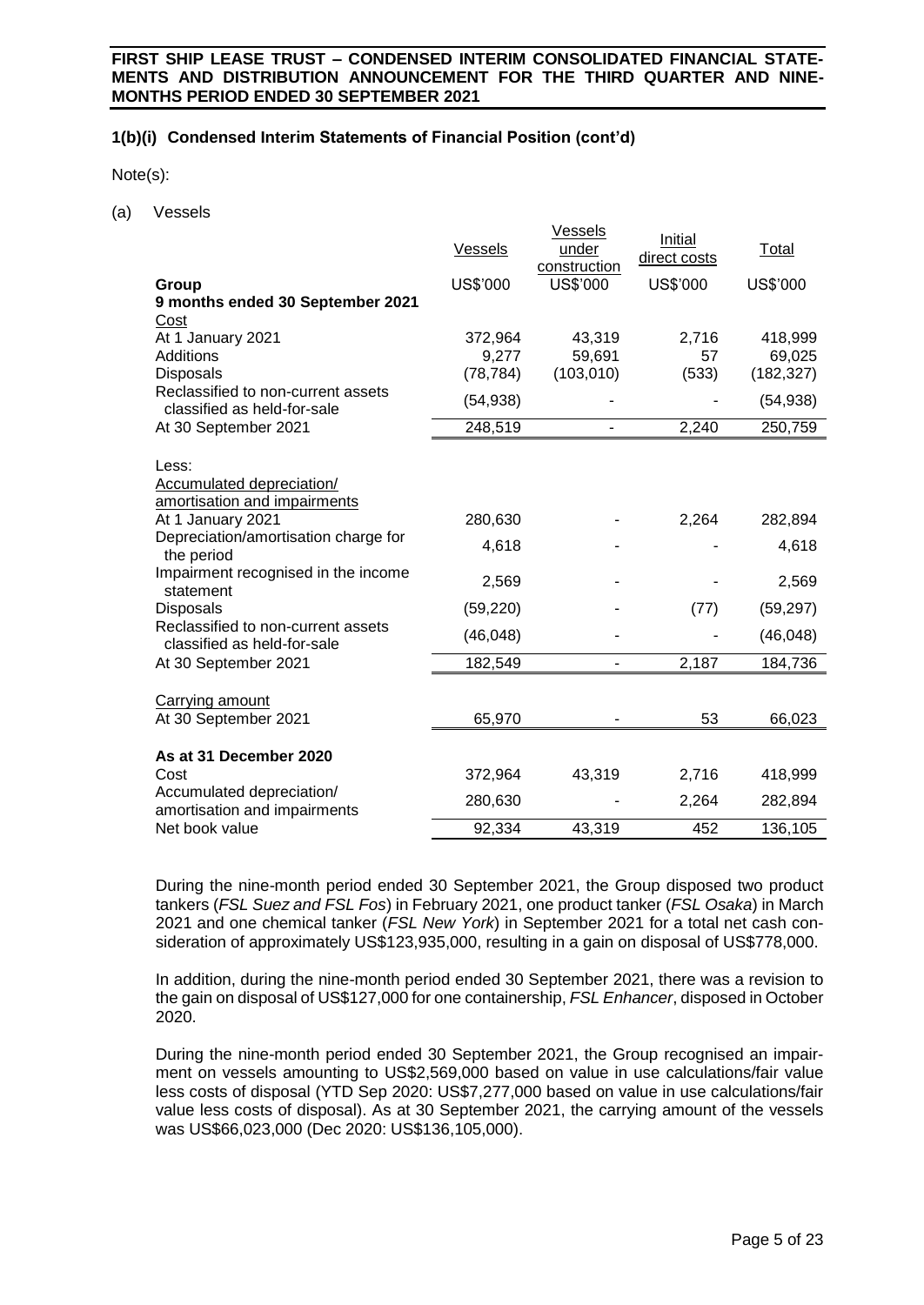# **1(b)(i) Condensed Interim Statements of Financial Position (cont'd)**

Note(s):

(a) Vessels (cont'd)

During the financial period ended 30 September 2021, the Group reviewed the residual values and determined that the residual values should be brought in line with the expected scrap steel price and the estimated value of a future disposal based on the current market conditions. The revision in residual values resulted in an overall decrease of depreciation expense in the current and future years summarised as follows:

|                                   | <u> 2021</u> | 2022     | 2023     | 2024 onwards<br>to the end of<br>the useful life |
|-----------------------------------|--------------|----------|----------|--------------------------------------------------|
|                                   | US\$'000     | US\$'000 | US\$'000 | US\$'000                                         |
| Decrease in depreciation expenses | 314          | 642      | 642      | 3,992                                            |

As at 30 September 2021, the Group reclassified one chemical tanker, *FSL London*, to noncurrent assets classified as held-for-sale.

The value in use calculations use discounted cash flow projections based on the projected cash flows over the remaining useful life of each vessel and its projected residual value, which was based on the average scrap steel price per light weight ton in recent years or the values obtained from third party sources.

The fair value less costs of disposal is based on the sale of similar vessels and is therefore within Level 2 of the fair value hierarchy.

Vessel portfolio as at 30 September 2021:

| Name                  | <u>Type</u>             | <b>Built</b> | Capacity    | <b>Employment Type</b>  |
|-----------------------|-------------------------|--------------|-------------|-------------------------|
| Cumbrian Fisher       | <b>Product Tanker</b>   | 2004         | 12,921 DWT  | <b>Bareboat Charter</b> |
| Clyde Fisher          | <b>Product Tanker</b>   | 2005         | 12,984 DWT  | <b>Bareboat Charter</b> |
| <b>Pelican Fisher</b> | <b>Product Tanker</b>   | 2008         | 9,596 DWT   | <b>Bareboat Charter</b> |
| <b>Shannon Fisher</b> | <b>Product Tanker</b>   | 2006         | 5,421 DWT   | <b>Bareboat Charter</b> |
| Solway Fisher         | <b>Product Tanker</b>   | 2006         | 5,421 DWT   | <b>Bareboat Charter</b> |
| Speciality            | <b>Product Tanker</b>   | 2006         | 4,426 DWT   | <b>Bareboat Charter</b> |
| Seniority             | <b>Product Tanker</b>   | 2006         | 4,426 DWT   | <b>Bareboat Charter</b> |
| Superiority           | <b>Product Tanker</b>   | 2007         | 4,426 DWT   | <b>Bareboat Charter</b> |
| <b>FSL Singapore</b>  | <b>Product Tanker</b>   | 2006         | 47,470 DWT  | Spot                    |
| <b>FSL London</b>     | <b>Chemical Tanker</b>  | 2006         | 19,966 DWT  | Spot                    |
| FSL Hong Kong         | <b>Crude Oil Tanker</b> | 2007         | 115,000 DWT | Spot                    |
|                       |                         |              |             |                         |

(b) Cash and cash equivalents comprise:

|                                                                                 | Group           | <b>Trust</b>    | Group           | <b>Trust</b>    |
|---------------------------------------------------------------------------------|-----------------|-----------------|-----------------|-----------------|
|                                                                                 | <b>US\$'000</b> | <b>US\$'000</b> | <b>US\$'000</b> | <b>US\$'000</b> |
| Cash and cash equivalents                                                       | 28,144          | 1,042           | 20,694          | 10,877          |
| Less: Restricted cash^                                                          | ۰               |                 | (500)           |                 |
| Cash and cash equivalents in the<br><b>Consolidated Statement of Cash Flows</b> | 28,144          | 1,042           | 20,194          | 10,877          |
|                                                                                 |                 |                 |                 |                 |

^ The restricted cash was the minimum cash balance maintained with a lender in accordance to the respective loan facility agreement.

**30 September 2021 31 December 2020**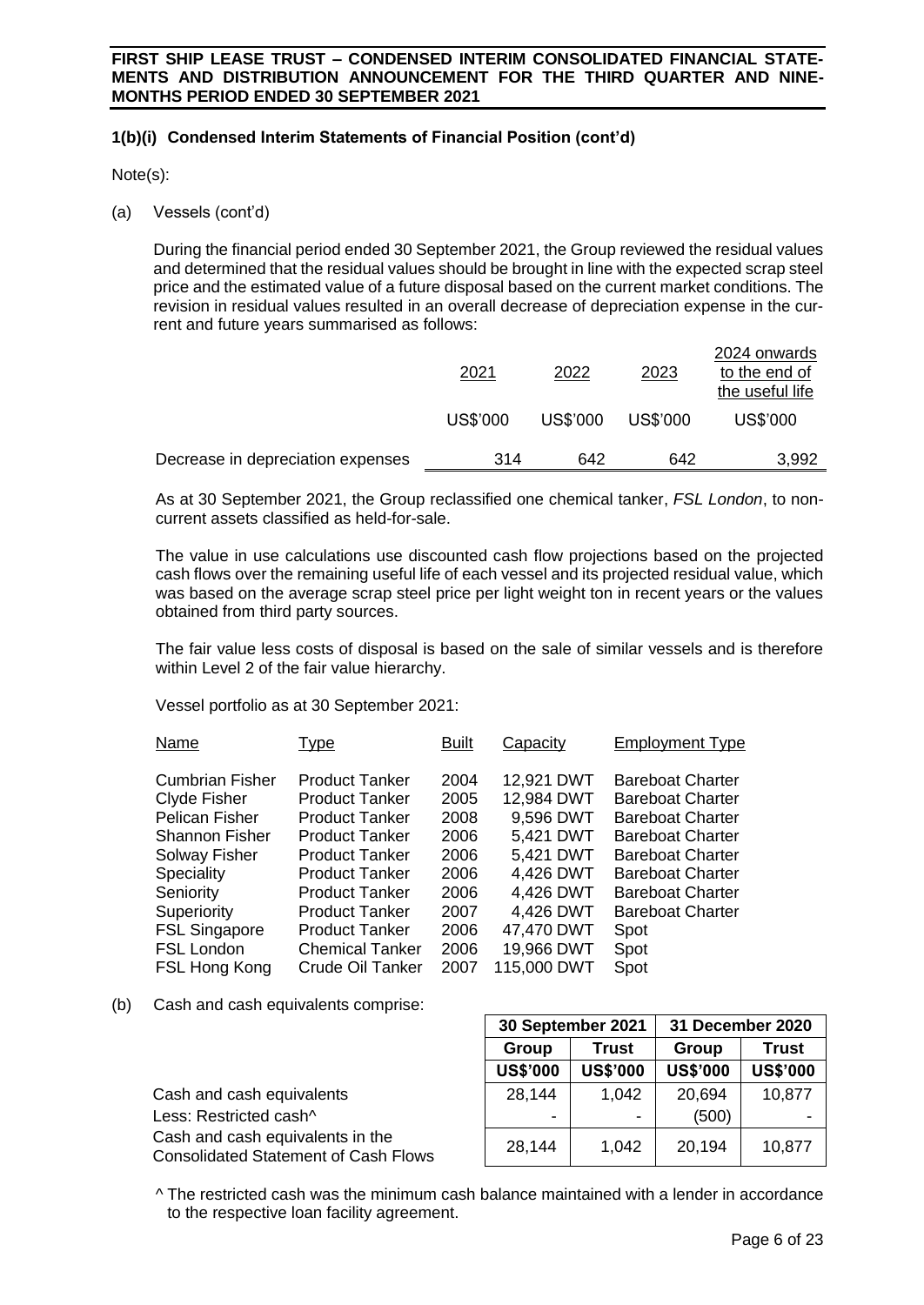# **1(b)(i) Condensed Interim Statements of Financial Position (cont'd)**

Note(s):

(c) Aggregate Amount of the Group's Borrowings and Debt Securities

|                                          | 30 September 2021 | 31 December 2020 |
|------------------------------------------|-------------------|------------------|
|                                          | <b>US\$'000</b>   | <b>US\$'000</b>  |
| <b>Secured bank loans</b>                |                   |                  |
| Repayable within one year                |                   |                  |
| Secured bank loans                       | 3,000             | 16,666           |
| Less: Unamortised debt transaction costs | (181)             | (128)            |
|                                          | 2,819             | 16,538           |
| Repayable after one year                 |                   |                  |
| Secured bank loans                       | 11,250            | 13,336           |
| Less: Unamortised debt transaction costs | (325)             | (33)             |
|                                          | 10,925            | 13,303           |

In May 2021, the Trustee-Manager, on behalf of FSL Trust, through six of its subsidiaries, entered into a US\$15 million term loan facility agreement with Chailease International Financial Services (Singapore) Pte. Ltd. The margin of the loan is 3.975% over LIBOR and the loan is secured on the following:

- a first priority mortgage over the six vessels;
- (ii) a first priority assignment of the six vessels' rights, title, interest in the insurances to and for each vessel, including insurance for hull and machinery, protection and indemnity and war risks;
- (iii) a first priority assignment of the six vessels' rights, title and interest in and to the charter agreements and the charter income of each vessel;
- (iv) pledges of the shares of the six vessel-owning subsidiaries and their bank accounts; and
- (v) a corporate guarantee by the Trustee-Manager, on behalf of FSL Trust.

The outstanding balance under the loan was US\$14.25 million as at 30 September 2021 and, as at 30 September 2021, the Group is in compliance with the terms of the loan.

In FY 2018, the Trustee-Manager, on behalf of FSL Trust, through its subsidiaries entered into the following term loan facilities:

- (a) US\$50 million loan facility agreement with Hellenic Bank Public Company Limited;
- (b) US\$40 million loan facility agreement with Chailease International Financial Services Co., Ltd.; and
- (c) US\$18 million loan facility agreement with Amsterdam Trade Bank N.V.

The US\$40 million loan with Chailease International Financial Services Co., Ltd. was fully repaid in FY 2020.

The US\$50 million loan with Hellenic Bank Public Company Limited and the US\$18 million loan with Amsterdam Trade Bank N.V. were fully prepaid in March 2021.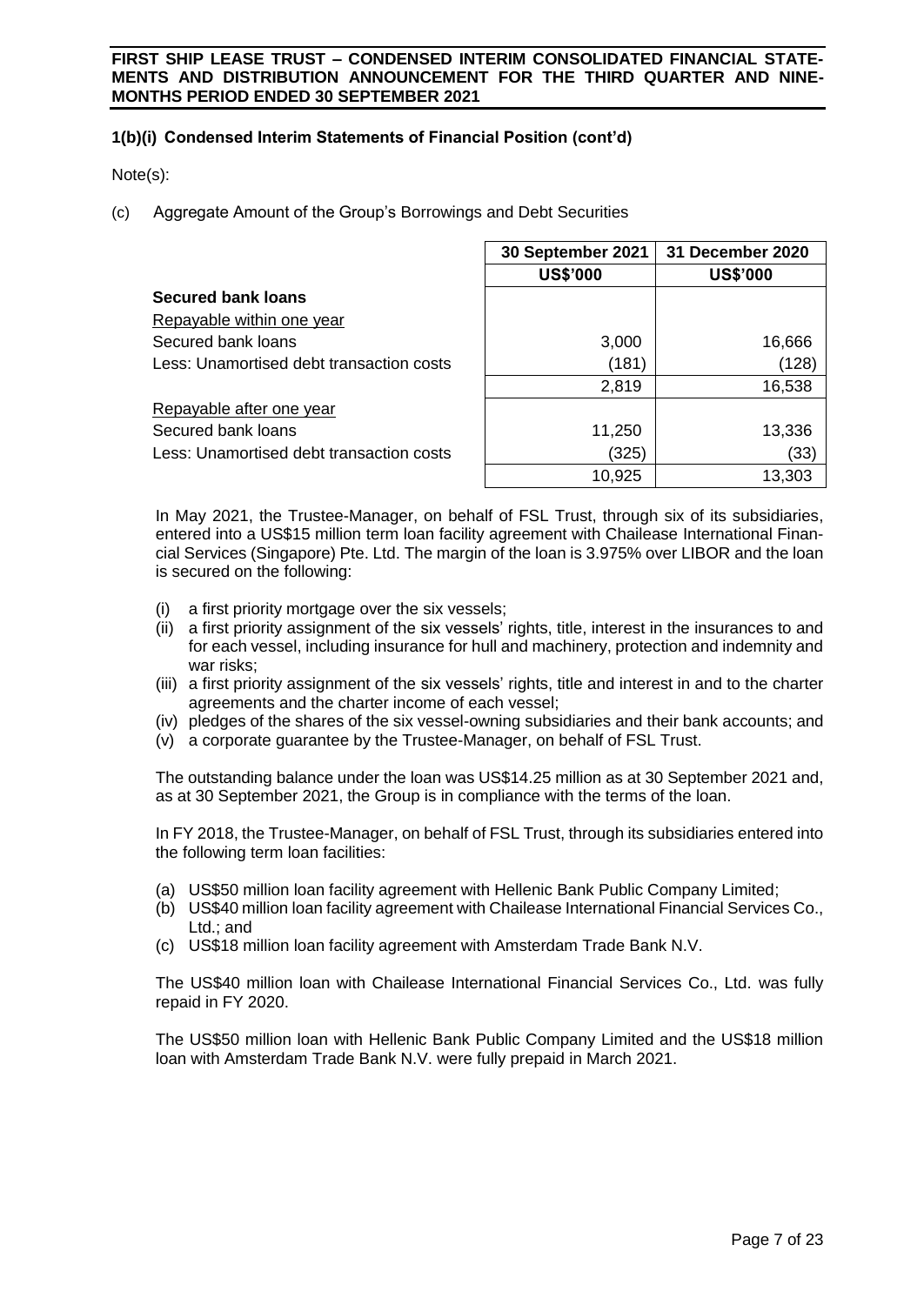# **1(c) Condensed Interim Consolidated Statement of Cash Flows**

| 9 Months<br>9 Months<br>3Q 2021<br>3Q 2020<br>2021<br>2020<br><b>US\$'000</b><br><b>US\$'000</b><br><b>US\$'000</b><br><b>US\$'000</b><br><b>Note</b><br><b>Operating activities:</b><br>(Loss)/Profit before tax<br>(2,489)<br>467<br>(1,610)<br>8,471<br>Adjustments for:<br>Depreciation expense on vessels<br>2,410<br>4,618<br>12,834<br>1,316<br>Impairment on vessels<br>1,950<br>1,972<br>2,569<br>7,277<br>Impairment on Non-Current Asset Classified as<br>101<br>101<br>Held-for-Sale<br>Amortisation of debt transaction costs<br>53<br>86<br>236<br>603<br>10<br>107<br>Amortisation of initial direct costs<br>Interest income<br>(6)<br>(9)<br>(26)<br>(262)<br>396<br>152<br>430<br>1,834<br>Interest expense<br>Gain on disposal of vessels<br>(338)<br>(905)<br>(4,801)<br>(2, 112)<br>638<br>3,321<br>5,312<br>26,164 |
|------------------------------------------------------------------------------------------------------------------------------------------------------------------------------------------------------------------------------------------------------------------------------------------------------------------------------------------------------------------------------------------------------------------------------------------------------------------------------------------------------------------------------------------------------------------------------------------------------------------------------------------------------------------------------------------------------------------------------------------------------------------------------------------------------------------------------------------|
|                                                                                                                                                                                                                                                                                                                                                                                                                                                                                                                                                                                                                                                                                                                                                                                                                                          |
|                                                                                                                                                                                                                                                                                                                                                                                                                                                                                                                                                                                                                                                                                                                                                                                                                                          |
|                                                                                                                                                                                                                                                                                                                                                                                                                                                                                                                                                                                                                                                                                                                                                                                                                                          |
|                                                                                                                                                                                                                                                                                                                                                                                                                                                                                                                                                                                                                                                                                                                                                                                                                                          |
|                                                                                                                                                                                                                                                                                                                                                                                                                                                                                                                                                                                                                                                                                                                                                                                                                                          |
|                                                                                                                                                                                                                                                                                                                                                                                                                                                                                                                                                                                                                                                                                                                                                                                                                                          |
|                                                                                                                                                                                                                                                                                                                                                                                                                                                                                                                                                                                                                                                                                                                                                                                                                                          |
|                                                                                                                                                                                                                                                                                                                                                                                                                                                                                                                                                                                                                                                                                                                                                                                                                                          |
|                                                                                                                                                                                                                                                                                                                                                                                                                                                                                                                                                                                                                                                                                                                                                                                                                                          |
|                                                                                                                                                                                                                                                                                                                                                                                                                                                                                                                                                                                                                                                                                                                                                                                                                                          |
|                                                                                                                                                                                                                                                                                                                                                                                                                                                                                                                                                                                                                                                                                                                                                                                                                                          |
|                                                                                                                                                                                                                                                                                                                                                                                                                                                                                                                                                                                                                                                                                                                                                                                                                                          |
|                                                                                                                                                                                                                                                                                                                                                                                                                                                                                                                                                                                                                                                                                                                                                                                                                                          |
|                                                                                                                                                                                                                                                                                                                                                                                                                                                                                                                                                                                                                                                                                                                                                                                                                                          |
| Changes in working capital:                                                                                                                                                                                                                                                                                                                                                                                                                                                                                                                                                                                                                                                                                                                                                                                                              |
| Trade and other receivables<br>202<br>3,221<br>1,338<br>8,001                                                                                                                                                                                                                                                                                                                                                                                                                                                                                                                                                                                                                                                                                                                                                                            |
| 361<br>Inventories<br>(347)<br>(347)                                                                                                                                                                                                                                                                                                                                                                                                                                                                                                                                                                                                                                                                                                                                                                                                     |
| Trade and other payables<br>(207)<br>(424)<br>(380)<br>(139)                                                                                                                                                                                                                                                                                                                                                                                                                                                                                                                                                                                                                                                                                                                                                                             |
| Lease income received in advance<br>748<br>(756)<br>(8)                                                                                                                                                                                                                                                                                                                                                                                                                                                                                                                                                                                                                                                                                                                                                                                  |
| 6,471<br>5,167<br>Cash generated from operating activities<br>286<br>34,774                                                                                                                                                                                                                                                                                                                                                                                                                                                                                                                                                                                                                                                                                                                                                              |
| Income tax paid<br>(11)<br>(29)<br>Cash flows generated from operating activities<br>286<br>6,471<br>5,156<br>34,745                                                                                                                                                                                                                                                                                                                                                                                                                                                                                                                                                                                                                                                                                                                     |
|                                                                                                                                                                                                                                                                                                                                                                                                                                                                                                                                                                                                                                                                                                                                                                                                                                          |
| <b>Investing activities:</b>                                                                                                                                                                                                                                                                                                                                                                                                                                                                                                                                                                                                                                                                                                                                                                                                             |
| Acquisition of vessel<br>(5,000)<br>(5,000)                                                                                                                                                                                                                                                                                                                                                                                                                                                                                                                                                                                                                                                                                                                                                                                              |
| Vessels initial direct costs<br>(57)<br>(53)                                                                                                                                                                                                                                                                                                                                                                                                                                                                                                                                                                                                                                                                                                                                                                                             |
| Costs incurred for the vessels under construction<br>35<br>(5, 432)<br>(59, 691)<br>(20, 507)                                                                                                                                                                                                                                                                                                                                                                                                                                                                                                                                                                                                                                                                                                                                            |
| (1,309)<br>Costs incurred for vessel equipment<br>(156)<br>(3,362)<br>(1,205)                                                                                                                                                                                                                                                                                                                                                                                                                                                                                                                                                                                                                                                                                                                                                            |
| Costs incurred for dry-docking<br>(915)<br>(915)                                                                                                                                                                                                                                                                                                                                                                                                                                                                                                                                                                                                                                                                                                                                                                                         |
| 8<br>26<br>294<br>Interest received<br>6                                                                                                                                                                                                                                                                                                                                                                                                                                                                                                                                                                                                                                                                                                                                                                                                 |
| Net proceeds on disposal of vessels<br>9,298<br>15,477<br>123,935<br>79,765                                                                                                                                                                                                                                                                                                                                                                                                                                                                                                                                                                                                                                                                                                                                                              |
| Cash flows generated from investing activities<br>2,062<br>9,897<br>54,936<br>58,347                                                                                                                                                                                                                                                                                                                                                                                                                                                                                                                                                                                                                                                                                                                                                     |
| <b>Financing activities:</b>                                                                                                                                                                                                                                                                                                                                                                                                                                                                                                                                                                                                                                                                                                                                                                                                             |
| 15,000<br>Loan drawdown                                                                                                                                                                                                                                                                                                                                                                                                                                                                                                                                                                                                                                                                                                                                                                                                                  |
| Security deposit<br>(a)<br>(500)                                                                                                                                                                                                                                                                                                                                                                                                                                                                                                                                                                                                                                                                                                                                                                                                         |
| Payment of upfront closing fees<br>(581)<br>(10)                                                                                                                                                                                                                                                                                                                                                                                                                                                                                                                                                                                                                                                                                                                                                                                         |
| Distribution to unitholders<br>(35, 361)<br>(53,042)                                                                                                                                                                                                                                                                                                                                                                                                                                                                                                                                                                                                                                                                                                                                                                                     |
| Pledged deposit<br>500                                                                                                                                                                                                                                                                                                                                                                                                                                                                                                                                                                                                                                                                                                                                                                                                                   |
| (1,991)<br>Repayment of secured bank loans<br>(750)<br>(3,633)<br>(15, 955)                                                                                                                                                                                                                                                                                                                                                                                                                                                                                                                                                                                                                                                                                                                                                              |
| Prepayment of secured bank loans<br>(4, 453)<br>(28, 761)<br>(23, 049)                                                                                                                                                                                                                                                                                                                                                                                                                                                                                                                                                                                                                                                                                                                                                                   |
| Interest paid<br>(153)<br>(404)<br>(2, 323)<br>(448)                                                                                                                                                                                                                                                                                                                                                                                                                                                                                                                                                                                                                                                                                                                                                                                     |
| Cash flows used in from financing activities<br>(913)<br>(8,490)<br>(52, 142)<br>(94, 369)                                                                                                                                                                                                                                                                                                                                                                                                                                                                                                                                                                                                                                                                                                                                               |
| Net increase/(decrease) in cash and cash equiva-                                                                                                                                                                                                                                                                                                                                                                                                                                                                                                                                                                                                                                                                                                                                                                                         |
| 1,435<br>7,878<br>7,950<br>(1, 277)<br>lents                                                                                                                                                                                                                                                                                                                                                                                                                                                                                                                                                                                                                                                                                                                                                                                             |
| 26,709<br>Cash and cash equivalents at beginning of period<br>32,781<br>20,194<br>41,936                                                                                                                                                                                                                                                                                                                                                                                                                                                                                                                                                                                                                                                                                                                                                 |
| Cash and cash equivalents at end of period<br>28,144<br>40,659<br>28,144<br>40,659                                                                                                                                                                                                                                                                                                                                                                                                                                                                                                                                                                                                                                                                                                                                                       |
| Comprising:-                                                                                                                                                                                                                                                                                                                                                                                                                                                                                                                                                                                                                                                                                                                                                                                                                             |
| Cash at Bank<br>28,144<br>28,144<br>40,659<br>40,659                                                                                                                                                                                                                                                                                                                                                                                                                                                                                                                                                                                                                                                                                                                                                                                     |
| Short-term deposits                                                                                                                                                                                                                                                                                                                                                                                                                                                                                                                                                                                                                                                                                                                                                                                                                      |
| 28,144<br>28,144<br>40,659<br>40,659                                                                                                                                                                                                                                                                                                                                                                                                                                                                                                                                                                                                                                                                                                                                                                                                     |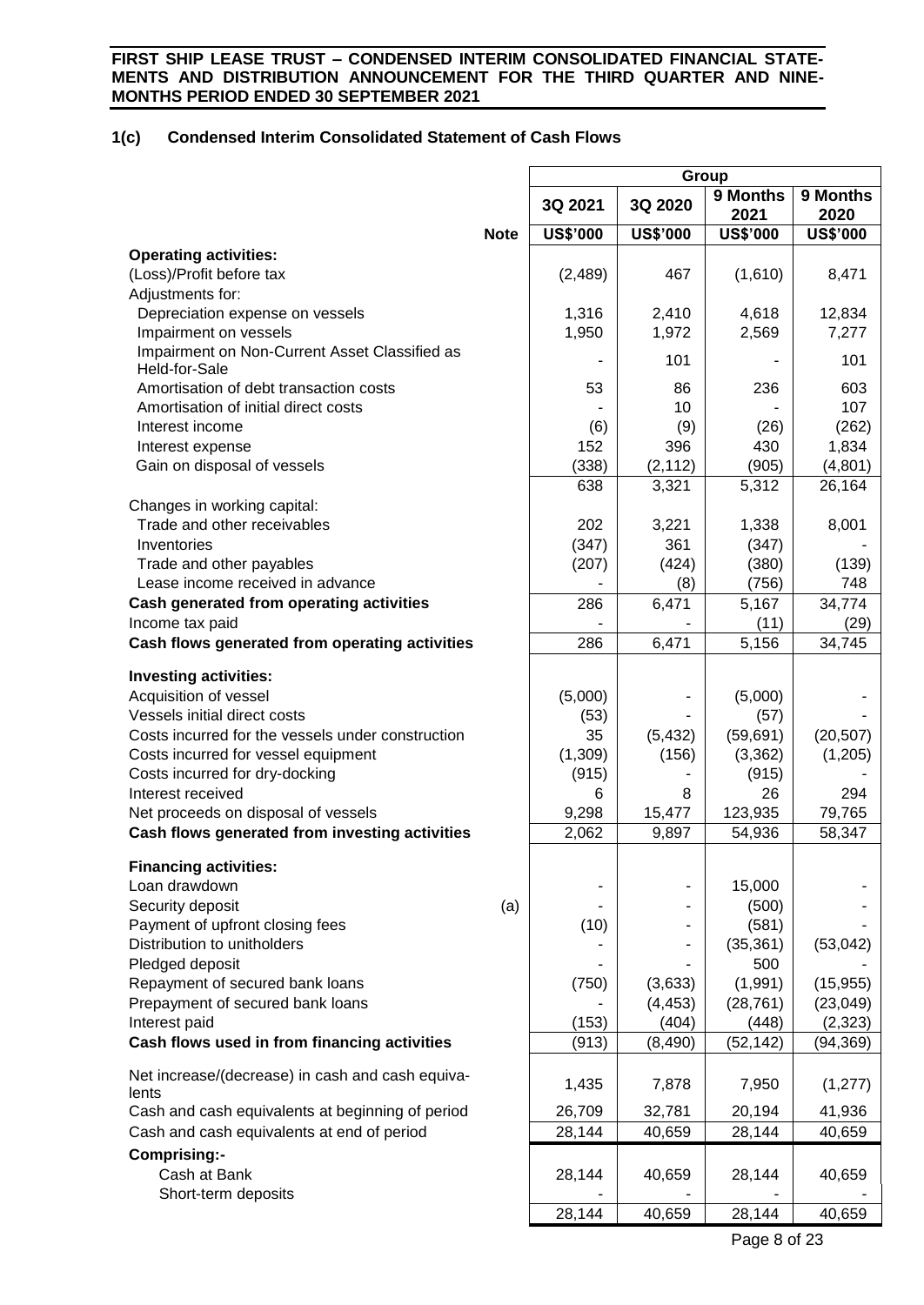# **1(c) Condensed Interim Consolidated Statement of Cash Flows (cont'd)**

Note(s):

(a) In accordance with the terms of the relevant loan facility agreement, a security deposit in the aggregate amount of US\$0.5 million was placed with Chailease International Financial Services (Singapore) Pte. Ltd. The security deposit will be returned upon full and final repayment of the loan (or partially upon repayment of a tranche relating to a vessel), including interest and any other amounts due and payable.

*This space intentionally left blank*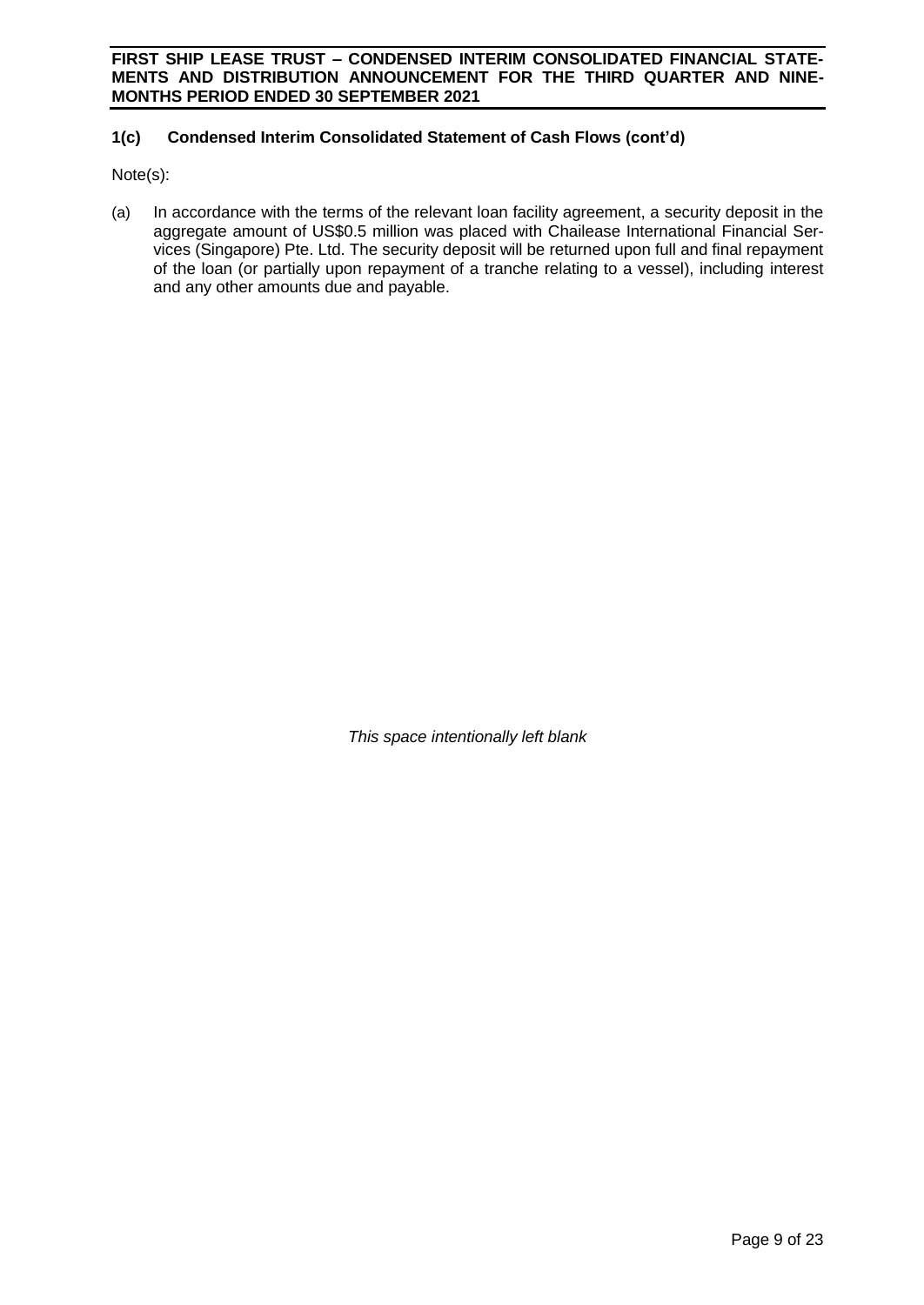# **1(d)(i) Condensed Interim Statements of Changes in Unitholders' Funds**

|                                                     | <b>Units in</b><br>Issue | <b>Foreign Cur-</b><br>rency Transla-<br>tion Reserve | <b>Accumulated</b><br><b>Losses</b> | <b>Total</b><br><b>Equity</b> |
|-----------------------------------------------------|--------------------------|-------------------------------------------------------|-------------------------------------|-------------------------------|
|                                                     | <b>US\$'000</b>          | <b>US\$'000</b>                                       | <b>US\$'000</b>                     | <b>US\$'000</b>               |
| 2021 Group                                          |                          |                                                       |                                     |                               |
| At 1 January 2021                                   | 561,332                  | (6, 725)                                              | (425, 043)                          | 129,564                       |
| Total comprehensive loss for the<br>period          |                          |                                                       | (1,610)                             | (1,610)                       |
| Contribution by and distribution to<br>unitholders: |                          |                                                       |                                     |                               |
| Distribution to unitholders                         |                          |                                                       | (35,361)                            | (35,361)                      |
| At 30 September 2021                                | 561,332                  | (6, 725)                                              | (462,014)                           | 92,593                        |

|                                                     | Units in<br><b>Issue</b> | <b>Foreign Cur-</b><br>rency Transla-<br>tion Reserve | <b>Accumulated</b><br>Losses | <b>Total</b><br><b>Equity</b> |
|-----------------------------------------------------|--------------------------|-------------------------------------------------------|------------------------------|-------------------------------|
|                                                     | <b>US\$'000</b>          | <b>US\$'000</b>                                       | <b>US\$'000</b>              | <b>US\$'000</b>               |
| 2020 Group                                          |                          |                                                       |                              |                               |
| At 1 January 2020                                   | 561,332                  | (6, 725)                                              | (351, 726)                   | 202,881                       |
| Total comprehensive income for<br>the period        |                          |                                                       | 8,469                        | 8,469                         |
| Contribution by and distribution to<br>unitholders: |                          |                                                       |                              |                               |
| Distribution to unitholders                         | $\overline{\phantom{0}}$ | $\blacksquare$                                        | (53,042)                     | (53,042)                      |
| At 30 September 2020                                | 561,332                  | (6, 725)                                              | (396,299)                    | 158,308                       |

|                                                  | Units in<br><b>Issue</b> | <b>Accumulated</b><br><b>Losses</b> | Total<br><b>Equity</b> |
|--------------------------------------------------|--------------------------|-------------------------------------|------------------------|
|                                                  | <b>US\$'000</b>          | <b>US\$'000</b>                     | <b>US\$'000</b>        |
| <b>2021 Trust</b>                                |                          |                                     |                        |
| At 1 January 2021                                | 561,332                  | (483, 463)                          | 77,869                 |
| Total comprehensive loss for the quarter         |                          | (580)                               | (580)                  |
| Contribution by and distribution to unitholders: |                          |                                     |                        |
| Distribution to unitholders                      | $\overline{\phantom{0}}$ | (35,361)                            | (35, 361)              |
| At 30 September 2021                             | 561,332                  | (519, 404)                          | 41,928                 |

|                                                  | <b>Units in</b><br><b>Issue</b> | <b>Accumulated</b><br>Losses | Total<br><b>Equity</b> |
|--------------------------------------------------|---------------------------------|------------------------------|------------------------|
|                                                  | <b>US\$'000</b>                 | <b>US\$'000</b>              | <b>US\$'000</b>        |
| <b>2020 Trust</b>                                |                                 |                              |                        |
| At 1 January 2020                                | 561,332                         | (403, 410)                   | 157,922                |
| Total comprehensive loss for the quarter         |                                 | (287)                        | (287)                  |
| Contribution by and distribution to unitholders: |                                 |                              |                        |
| Distribution to unitholders                      | -                               | (53,042)                     | (53, 042)              |
| At 30 September 2020                             | 561,332                         | (456,739)                    | 104,593                |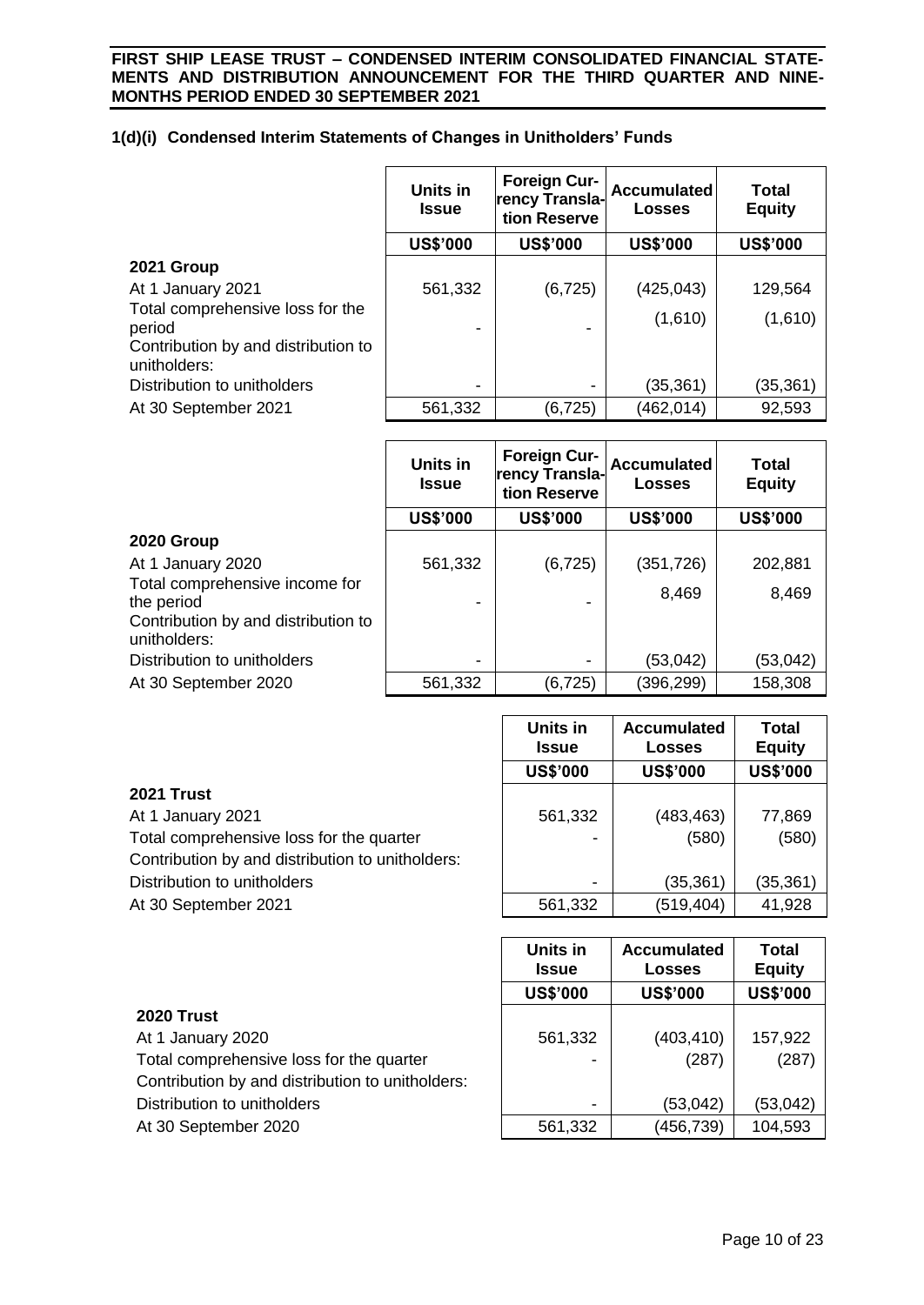# **1(d)(ii) and 1(d)(iii) Details of any changes in Units and Total number of issued units**

|                                | <b>Note</b> | 3Q 2021<br>Units | FY 2020<br>Units |
|--------------------------------|-------------|------------------|------------------|
| At the beginning of the period |             | 1,768,057,636    | 1,768,057,636    |
| Units issued during the period |             |                  | -                |
| At the end of the period       |             | 1,768,057,636    | 1,768,057,636    |

There were no treasury shares and no subsidiary holdings as at 30 September 2021 and as at 30 September 2020.

# **1(d)(iv)Sales, transfers, cancellation and/or use of treasury units**

Nil.

### **1(d)(v) Sales, transfers, cancellation and/or use of subsidiary holdings**

Nil.

### **1(e) Notes to the Condensed Interim Consolidated Financial Statements**

### **(i) Basis of Preparation**

The condensed interim financial statements for the nine months ended 30 September 2021 have been prepared in accordance with IAS 34 *Interim Financial Reporting*. The condensed interim financial statements do not include all the information required for a complete set of financial statements. However, selected explanatory notes are included to explain events and transactions that are significant to an understanding of the changes in the Group's financial position and the Group's performance since the most recent audited annual financial statements for the year ended 31 December 2020.

The financial statements are presented in United States Dollars, which is the Trust's functional currency. All financial information presented in United States Dollars have been rounded to the nearest thousand, unless otherwise stated.

The Group has applied the same accounting policies and methods of computation applied in the financial statements for the current reporting period compared with the audited financial statements for the year ended 31 December 2020.

#### **(ii) Changes to Accounting Policies**

The Group has adopted new and revised International Financial Reporting Standards ("IFRSs"), that are mandatory for application from 1 January 2021. The adoption of these IFRSs Interpretations and amendments to IFRSs did not result in material changes to the Group's accounting policies and has no material effect on the amounts reported for the current financial period.

*This space intentionally left blank*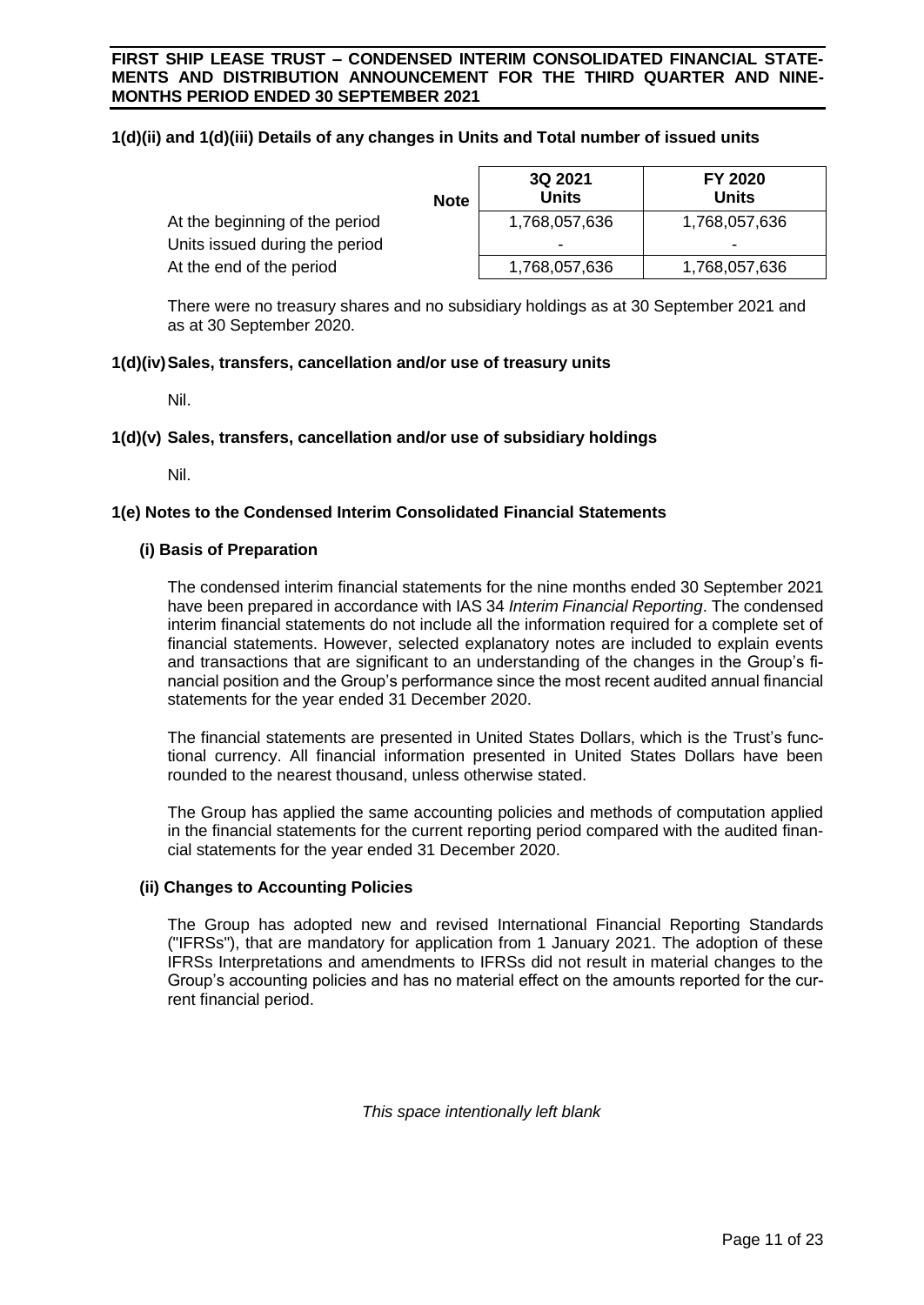#### **(iii) Use of judgements and estimates**

In preparing the condensed interim financial statements, management has made judgements, estimates and assumptions that affect the application of accounting policies and the reported amounts of assets and liabilities, income and expense. Actual results may differ from these estimates.

#### *Critical Accounting Estimates and Assumptions*

The following are the key sources of estimation and assumptions at the end of the reporting period that have a significant risk of causing a material adjustment to the carrying amounts of assets and liabilities within the next interim period.

#### Estimated Useful Lives of Vessels

The Group estimates the useful lives of the vessels based on the period over which the vessel is expected to be available for use. The estimated economic useful lives of the vessels (25 years) are reviewed annually and are updated if expectations differ from previous estimates due to physical wear and tear, technical obsolescence and legal or other limits on the use of the relevant asset. In addition, the estimation of the useful lives of the vessels is on the collective assessment of industry practice, internal technical evaluation and experience with similar vessels.

### Estimated Residual Values of Vessels

The Group reviews the residual values of the vessels at each reporting date to ensure that the carrying amounts are consistent with the estimated value of a future disposal.

The residual values of the vessels are estimated based on the average scrap steel price per light weight ton in recent years. In determining the residual values of vessels leased on a long-term bareboat charter basis under operating lease agreements, the Group has considered various factors such as the type, size, age of these vessels and the existing lease arrangements.

Refer to paragraph 1(b)(i)(a).

# Impairment Assessment of Vessels

Impairment is recognised when events and circumstances indicate that the vessel may be impaired and the carrying amount of the vessel exceeds the recoverable amount. The recoverable amount for each vessel is determined based on the higher of the fair value of the vessel less the estimated costs of disposal and the carrying value of the vessels based on a "value-in-use" methodology.

For the value-in-use calculations, the Group determined the cash flows based on past performance and their expectation of market development. The Group prepared the value-inuse calculation based on projected cash flows over the remaining useful life of each vessel and its projected residual value.

The projected cash inflows are based on existing charter contract rates and/or inflation-adjusted daily rates from observable historical trends of 5 to 10 years. Management has adjusted the projected cash flows with management's assessment of the achievable cash flows based on recent performance of the vessels and the age of the vessels.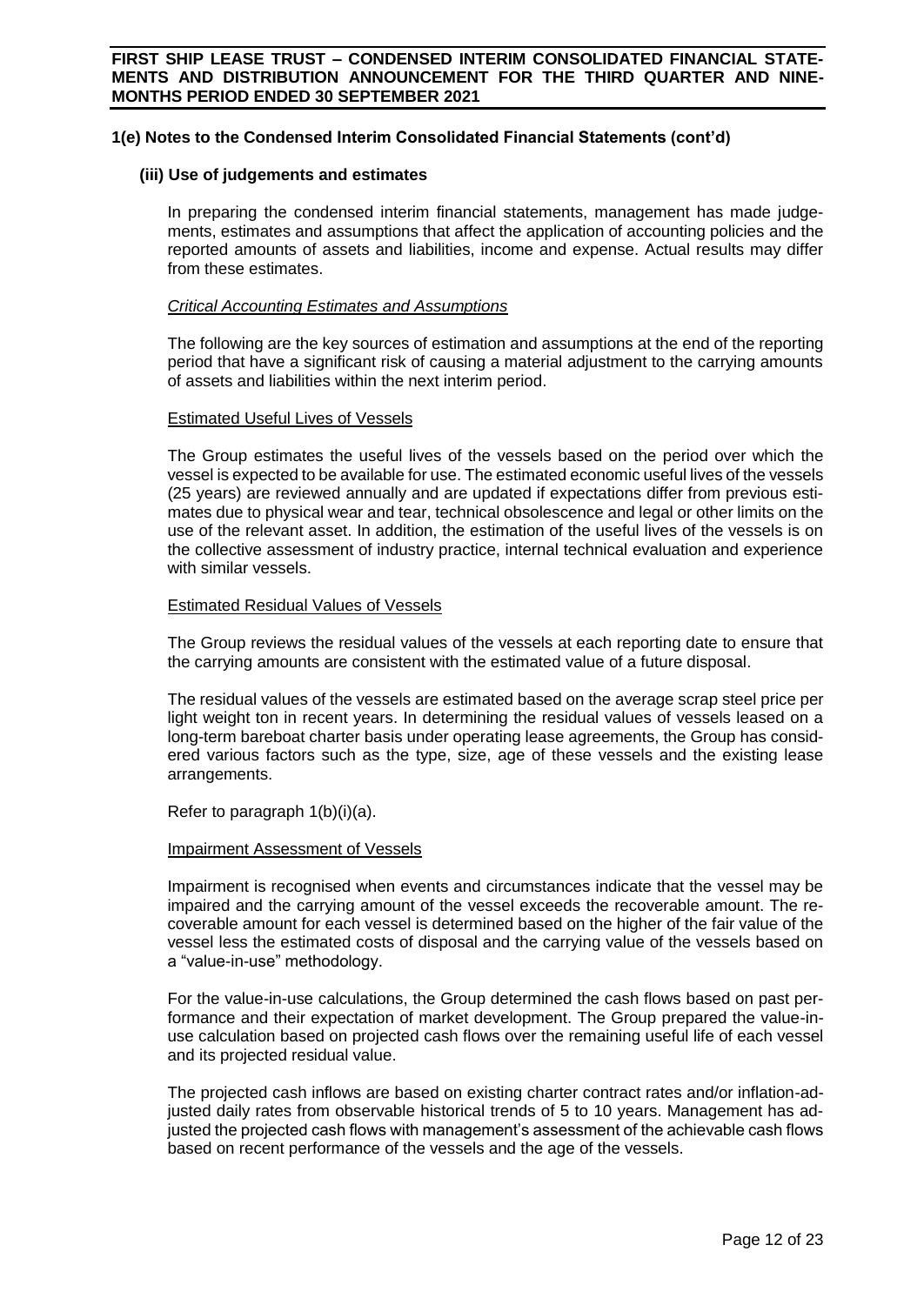#### **(iii) Use of judgements and estimates (cont'd)**

#### Impairment Assessment of Vessels (cont'd)

The projected cash outflows take into consideration each vessel's inflation-adjusted actual and budgeted operating expenses using a pre-tax discount rate of 11.00% (December 2020: 11.00%) and takes into account the time value of money and the risks specific to the vessels' estimated cash flows.

### *Critical Judgements*

In the process of applying the Group's accounting policies, the application of judgements that are expected to have a significant effect on the amounts recognised in the financial statements are as follows:

#### Classification of Leases

The Group owns vessels and leases them to lessees under fixed rate bareboat/time charter arrangements. These charters are classified as operating leases. In determining lease classification at inception, the Group evaluated the terms and conditions of the charter arrangement. As the present values of minimum lease payments do not amount to substantially the fair values of the vessels, and the purchase options, where applicable, are not expected to be sufficiently lower than the fair values at the date the options become exercisable, the Group has assessed that substantially all the risks and rewards of the vessels remain with the Group.

#### **(iv) Seasonal operations**

The Group's businesses are affected by seasonal and cyclical factors as the Group is active in the shipping industry which is cyclical and subject to seasonality and volatility based on factors beyond the control of the Group. In particular, the Group owns several tanker vessels which are used in the transport of oil and oil products which have seasonal demand fluctuations influenced by, inter alia, climate and weather conditions. Tanker markets are typically stronger during the winter months as a result of cooler temperatures and higher oil consumption in the northern hemisphere, but weaker during the spring and summer months as a result of warmer temperatures and lower oil consumption in the northern hemisphere, and refinery maintenance which is typically conducted in the summer months. The seasonality may result in quarter-to-quarter volatility in the operating and financial results of the Group. Cyclical changes in the market environment, such as a worsening of the current global economic conditions, affecting the demand for seaborne transportation of oil and oil products, changes in the supply and demand for oil and oil products, changes in the supply of tonnage and/or other unpredictable events may also cause tanker freight rates and vessel values to fluctuate and decline, adversely affecting the operations and financial results of the Group.

#### **(v) Segment Reporting**

The Trustee-Manager has determined the Group as one reportable segment as the Group is involved in the leasing and chartering of vessels which is carried out in international waters.

#### **Geographical information**

Revenue from external customers are attributed to the regions based on the customers' country of origin.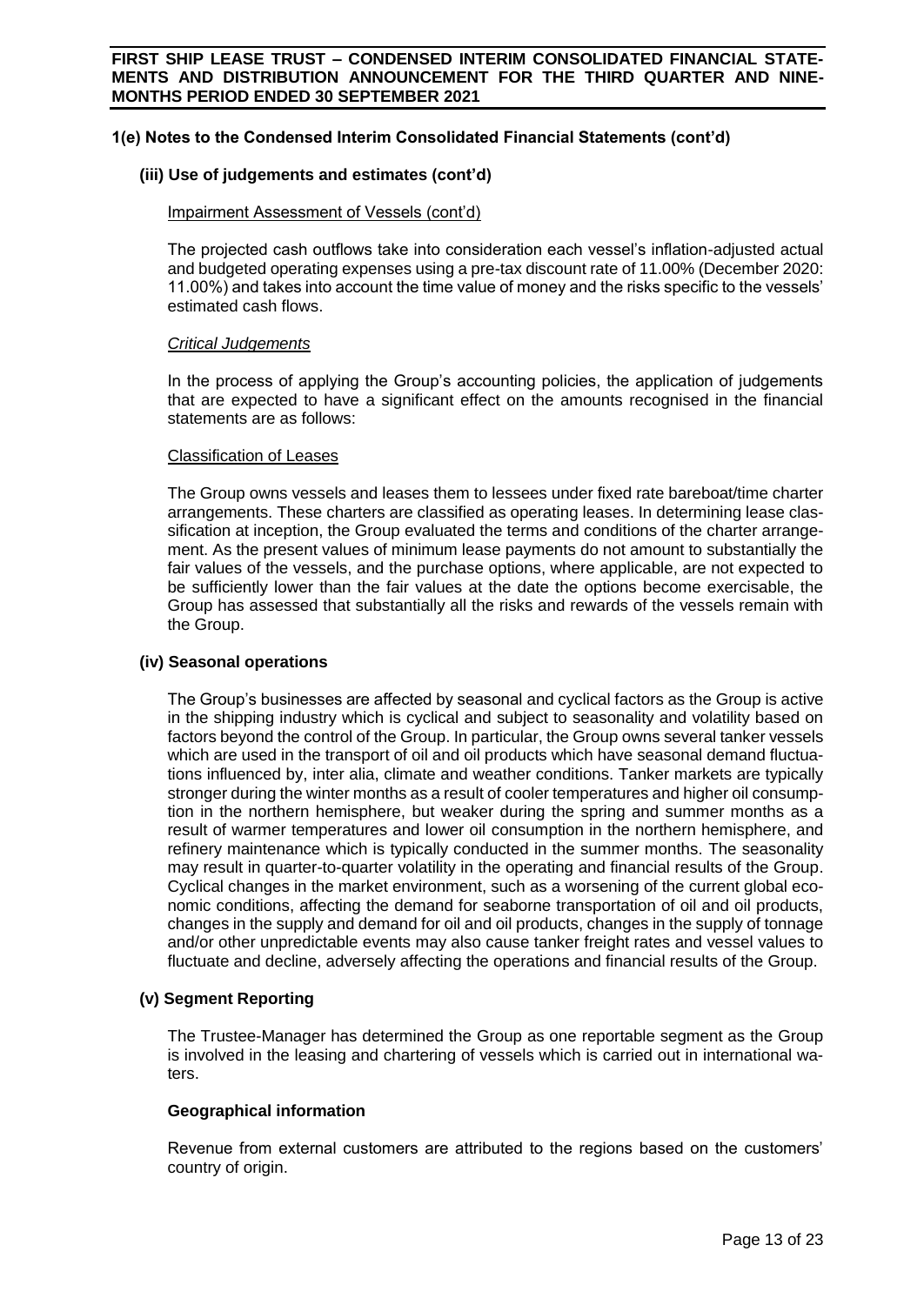# **(v) Segment Reporting (cont'd)**

|               |                      | Revenue              |  |
|---------------|----------------------|----------------------|--|
|               | <b>9 Months 2021</b> | <b>9 Months 2020</b> |  |
|               | <b>US\$'000</b>      | <b>US\$'000</b>      |  |
| Asia          | 14,791               | 24,529               |  |
| Europe        | 5,239                | 4,927                |  |
| <b>Others</b> | ۰                    | 12,041               |  |
| <b>Total</b>  | 20,030               | 41,497               |  |

With respect to the presentation of vessels by geographical information, the Group deals with several lessees and the vessels are deployed to various parts of the world at the discretion and direction of these lessees. Accordingly, the Trustee-Manager does not consider it meaningful to allocate vessels to specific geographical locations.

# **(vi) Disaggregation of Revenue**

|                                             | Group                                        |                 |
|---------------------------------------------|----------------------------------------------|-----------------|
|                                             | <b>9 Months 2021</b><br><b>9 Months 2020</b> |                 |
|                                             | <b>US\$'000</b>                              | <b>US\$'000</b> |
| Performance obligations satisfied over time |                                              |                 |
| Bareboat charter lease income               | 5,239                                        | 15,609          |
| Time charter income                         | 4,286                                        | 6,210           |
| Pool income                                 | 3,415                                        | 19,127          |
| Freight income                              | 7,090                                        | 551             |
| <b>Total</b>                                | 20,030                                       | 41,497          |

Bareboat charter lease income relates to lease income derived from operating leases, time charter income relates to income derived from two vessels time chartered to an international transportation provider, pool income relates to income substantially derived from vessels deployed on pool arrangements, and freight income relates to income derived from vessels trading in the spot market.

# **(vii) Significant items**

|                                          | Group                |                      |  |
|------------------------------------------|----------------------|----------------------|--|
|                                          | <b>9 Months 2021</b> | <b>9 Months 2020</b> |  |
|                                          | <b>US\$'000</b>      | <b>US\$'000</b>      |  |
| Income                                   |                      |                      |  |
| Gain on disposal of vessels              | 905                  | 4,801                |  |
|                                          |                      |                      |  |
| Expenses                                 |                      |                      |  |
| Depreciation on vessels                  | (4,618)              | (12, 834)            |  |
| Impairment on vessels                    | (2, 569)             | (7, 277)             |  |
| Impairment on Non-Current Asset Classi-  |                      | (101)                |  |
| fied as Held-for-Sale                    |                      |                      |  |
|                                          |                      |                      |  |
| Finance expenses                         |                      |                      |  |
| - bank loans                             | (428)                | (1,829)              |  |
| - interest to agent                      | (2)                  | (5)                  |  |
| - amortisation of debt transaction costs | (236)                | (603)                |  |
| Net foreign exchange loss                | (10)                 |                      |  |
| Total                                    | (676)                | (2,444)              |  |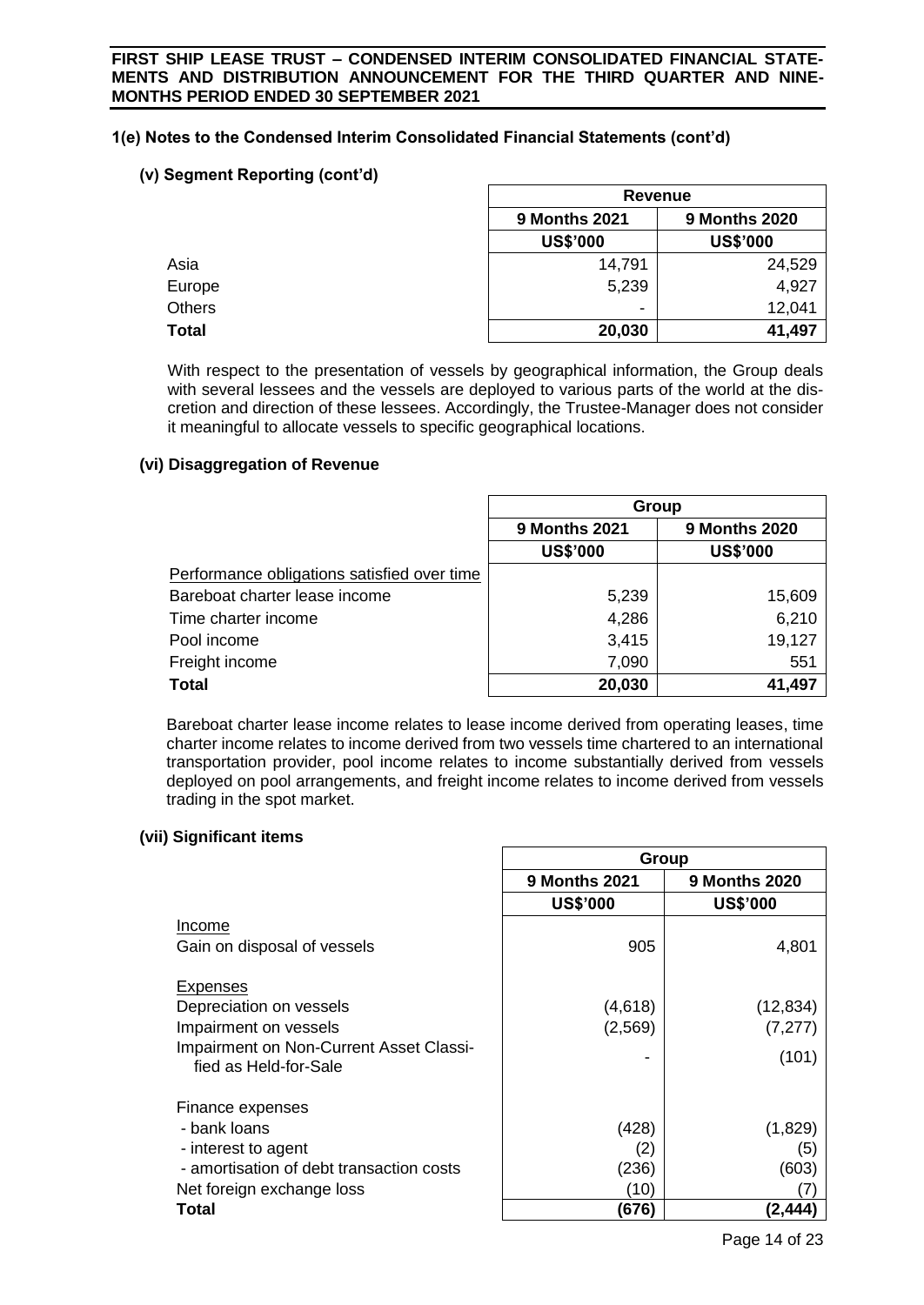# **(viii) Related Party Transactions**

Significant transactions with related parties are as follows conducted at terms agreed between the parties.  $\overline{\phantom{a}}$  $\Gamma$ 

|                                                                                  | Group                                        |                 |  |
|----------------------------------------------------------------------------------|----------------------------------------------|-----------------|--|
|                                                                                  | <b>9 Months 2021</b><br><b>9 Months 2020</b> |                 |  |
|                                                                                  | <b>US\$'000</b>                              | <b>US\$'000</b> |  |
| Transactions with the Trustee-Manager                                            |                                              |                 |  |
| Management fees                                                                  | 348                                          | 1,218           |  |
| <b>Trustee fees</b>                                                              | 20                                           | 36              |  |
| Disposal fees                                                                    | 106                                          | 412             |  |
| <b>Acquisition fees</b>                                                          | 50                                           |                 |  |
| Transactions with other related parties                                          |                                              |                 |  |
| Directors' fees paid to non-executive direc-<br>tors $^{(1)}$                    | 165                                          | 159             |  |
| Technical management fees paid to Prime<br>Tanker Management Inc. <sup>(2)</sup> | 68                                           | 251             |  |

(1) Directors' fees paid to the four non-executive, independent directors.<br>(2) Prime Tanker Management Inc. is an affiliate of Prime Sharehold

Prime Tanker Management Inc. is an affiliate of Prime Shareholdings Inc., who is deemed interested in 1,292,288,508 of the Trust's issued units as at 30 September 2021.

# **(ix) Taxation**

The Group calculates the period income tax expense using the tax rate that would be applicable to the expected total annual earnings. The major components of income tax expense in the condensed interim consolidated income statement are:

|                              | Group                |                      |  |
|------------------------------|----------------------|----------------------|--|
|                              | <b>9 Months 2021</b> | <b>9 Months 2020</b> |  |
|                              | <b>US\$'000</b>      | <b>US\$'000</b>      |  |
| Income tax                   |                      |                      |  |
| Current tax expense          | -                    |                      |  |
| Over provision in prior year | -                    | (10)                 |  |
| <b>Total</b>                 |                      |                      |  |

# **(x) Commitments**

(a) Operating lease commitments

The undiscounted lease payments from the operating leases to be received after the reporting date are as follows:  $\overline{\Gamma}$  $\overline{\phantom{a}}$ 

|                             | Group             |                   |  |
|-----------------------------|-------------------|-------------------|--|
|                             | 30 September 2021 | 30 September 2020 |  |
|                             | <b>US\$'000</b>   | <b>US\$'000</b>   |  |
| Within one year             | 2,026             | 4,069             |  |
| Between one to two years    | 6,971             | 6,962             |  |
| Between two to three years  | 6,142             | 1,204             |  |
| Between three to four years | 5,020             | 1,222             |  |
| Between four to five years  | 5,053             |                   |  |
| After five years            | 4,591             |                   |  |
| <b>Total</b>                | 29,803            | 13.457            |  |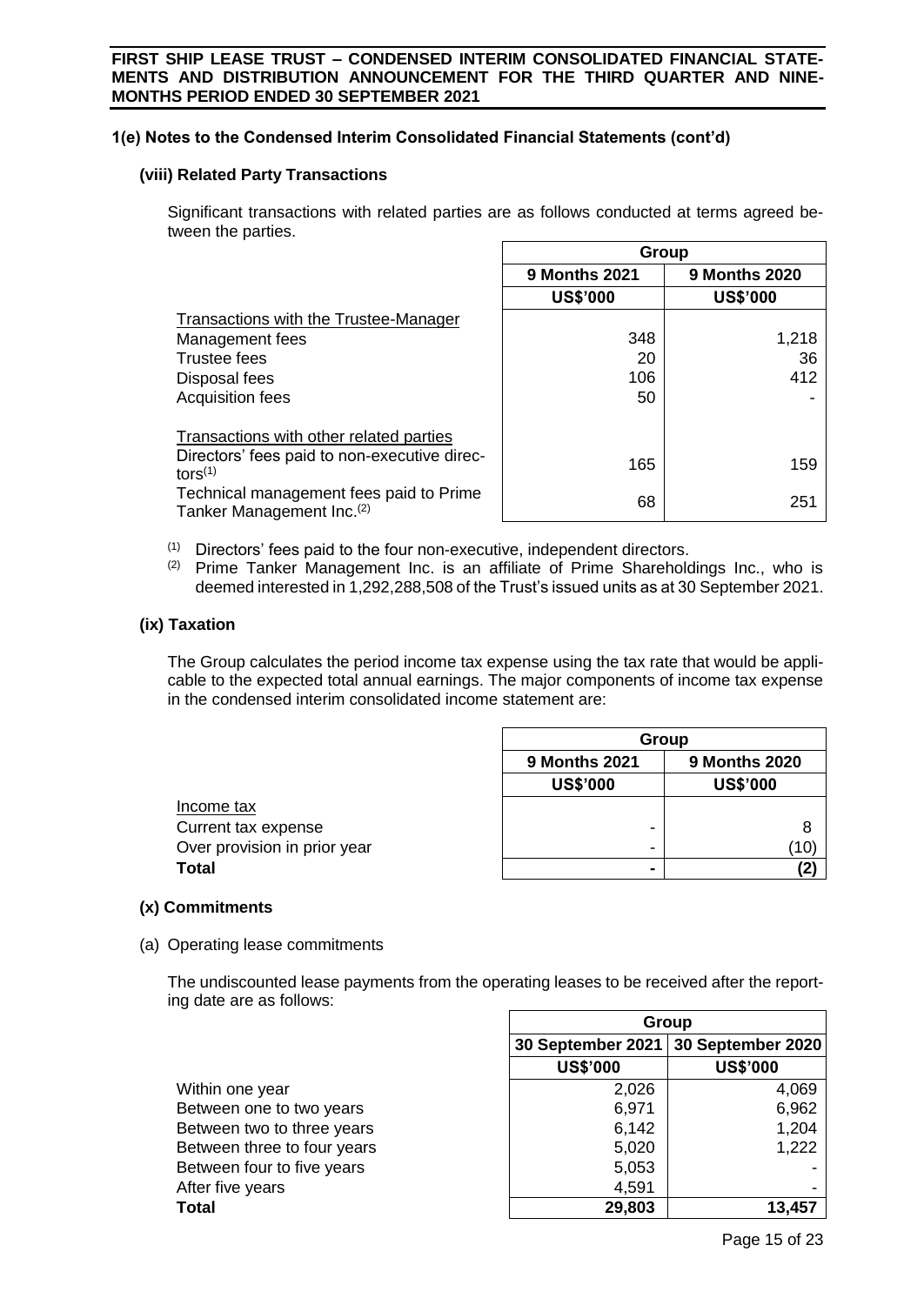# **(x) Commitments (cont'd)**

(b) Capital commitments

Capital expenditures contracted for at the reporting date but not recognised in the financial statements are as follows:

| Group                               |                 |  |
|-------------------------------------|-----------------|--|
| 30 September 2021 30 September 2020 |                 |  |
| <b>US\$'000</b>                     | <b>US\$'000</b> |  |
|                                     |                 |  |
|                                     |                 |  |
| -                                   | 58,560          |  |
|                                     |                 |  |

### **(xi) Fair Value Measurement**

The following summarises the significant methods and assumptions used in estimating the fair values of financial instruments of the Group and the Trust. The fair value hierarchy has the following levels:

- Level 1: quoted prices (unadjusted) in active markets for identical assets or liabilities.
- Level 2: inputs other than quoted prices included within Level 1 that are observable for the asset or liability, either directly (i.e. as prices) or indirectly (i.e. derived from prices).
- Level 3: inputs for the asset or liability that are not based on observable market data (unobservable inputs).
- (a) Vessels

Fair value measurement disclosure of vessels is disclosed in paragraph 1(b)(i) Note (a).

(b) Non-derivative financial liabilities

The carrying amount of the variable rate bank loans, which are repriced on a monthly or quarterly basis at prevailing market interest rates (Level 2), closely reflects the corresponding fair values.

(c) Other financial assets and liabilities

The carrying amounts of financial assets and liabilities with a maturity of less than one year (including trade and other receivables, cash and cash equivalents and trade and other payables) approximate their fair values due to their short period to maturity and where the effect of discount is immaterial.

The Group does not have financial assets at fair value through other comprehensive income.

# **(xii) Subsequent events**

There are no known subsequent events which have led to adjustments to this set of interim financial statements.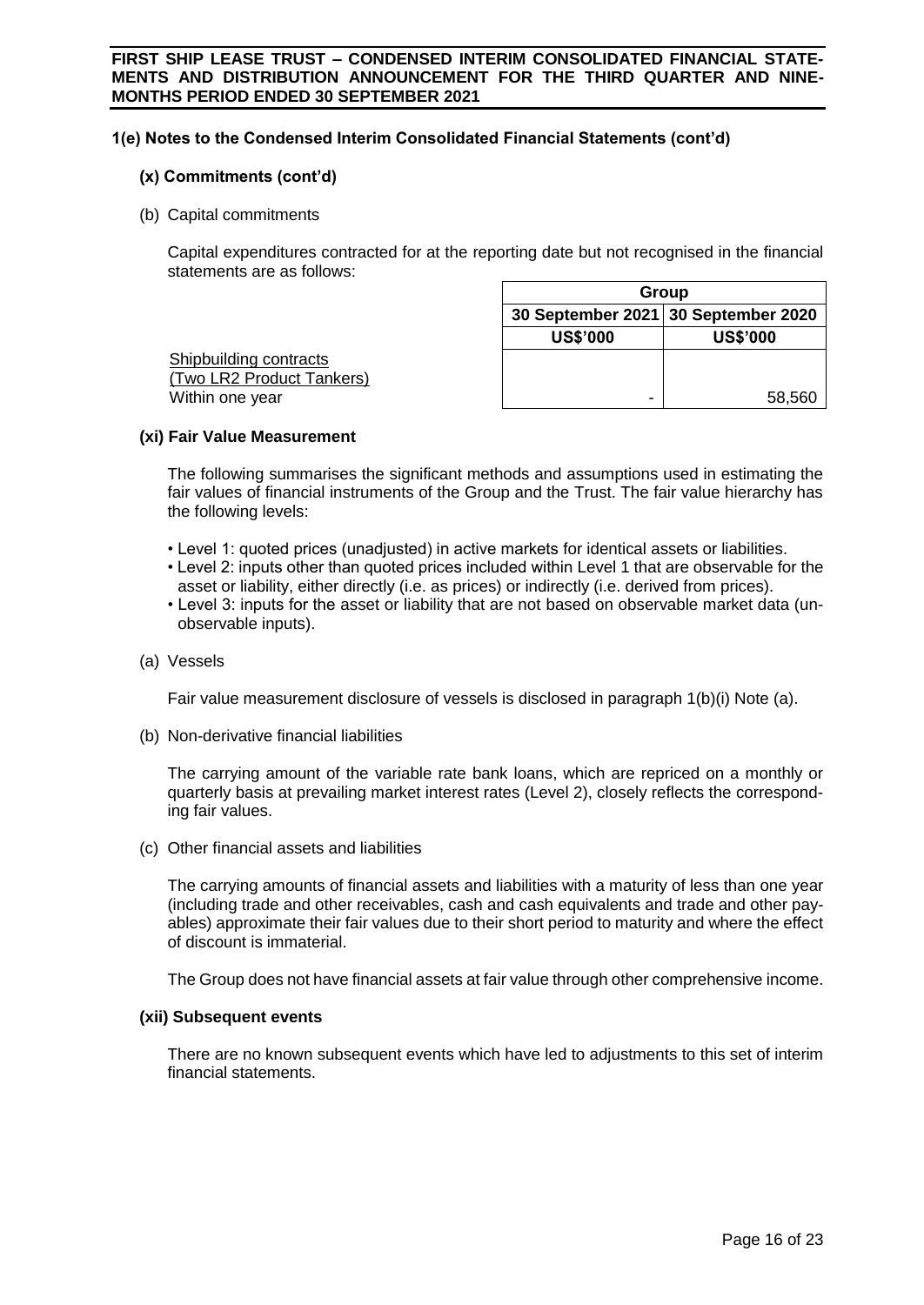### **2. Whether the figures have been audited, or reviewed and in accordance with which auditing standard or practice**

The condensed statements of financial position of the Group and the Trust as at 30 September 2021 and the related condensed consolidated income statements, condensed statements of comprehensive income and condensed consolidated statement of cash flows of the Group and the condensed statements of changes in unitholders' funds of the Group and the Trust for the nine-month period then ended and certain explanatory notes have not been audited or reviewed.

### **3. Where the figures have been audited, or reviewed, the auditors' report (including any qualifications or emphasis of matter)**

Not applicable.

**4. Whether the same accounting policies and methods of computation as in the issuer's most recently audited financial statements have been applied**

Refer to paragraph 1(e)(ii).

**5. If there are any changes in the accounting policies and methods of computation, including any required by an accounting standard, what has changed, as well as the reasons for, and the effect of, the change**

Refer to paragraph  $1(b)(i)(a)$ ,  $1(e)(ii)$  and  $8(b)(i)$ .

**6. Earnings per unit ("EPU") and Distribution per unit ("DPU") for the current financial period reported on and the corresponding period of the immediately preceding financial year**

|                                                                                                                | Group     |           |                  |                  |
|----------------------------------------------------------------------------------------------------------------|-----------|-----------|------------------|------------------|
|                                                                                                                | 3Q 2021   | 3Q 2020   | 9 Months<br>2021 | 9 Months<br>2020 |
| Basic and diluted (loss)/earnings per<br>unit is based on:                                                     |           |           |                  |                  |
| (Loss)/Profit for the quarter/ period<br>(US\$'000)                                                            | (2,489)   | 463       | (1,610)          | 8,469            |
| Weighted average number of issued<br>units (basic and diluted) ('000)                                          | 1,768,058 | 1,768,058 | 1,768,058        | 1,768,058        |
| Basic and diluted (loss)/earnings per<br>unit based on weighted average<br>number of units in issue (US Cents) | (0.14)    | 0.03      | (0.09)           | 0.48             |
| Number of issued units at end of<br>quarter/ period ('000)                                                     | 1,768,058 | 1,768,058 | 1,768,058        | 1,768,058        |
| Distribution per unit (US Cents)                                                                               | 1.50      | 1.50      | 3.50             | 3.00             |

As at 30 September 2021, the Trust did not have any outstanding instrument with potentially dilutive effect.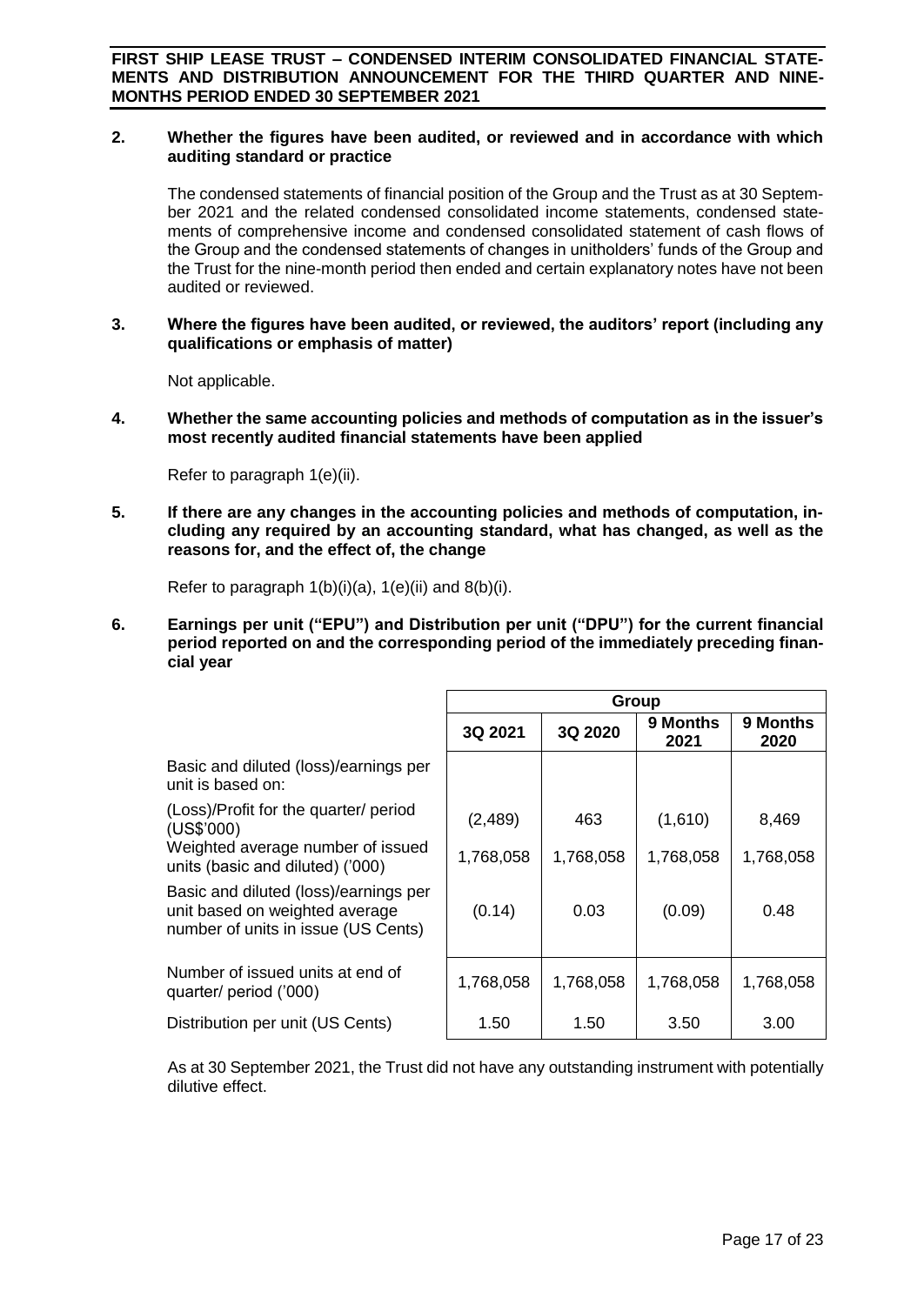**7. Net Asset Value ("NAV") per unit based on units at the end of the current financial period reported on and immediately preceding financial year**

|                                    |             | 30 Sep 2021 |              | 31 Dec 2020 |              |
|------------------------------------|-------------|-------------|--------------|-------------|--------------|
|                                    | <b>Note</b> | Group       | <b>Trust</b> | Group       | <b>Trust</b> |
| Net asset value per<br>unit (US\$) | (a)         | 0.05        | 0.02         | 0.07        | 0.04         |

Note(s):

(a) Net asset value (based on book value) per unit was calculated based on the applicable number of units issued as at the end of the respective period.

*This space intentionally left blank*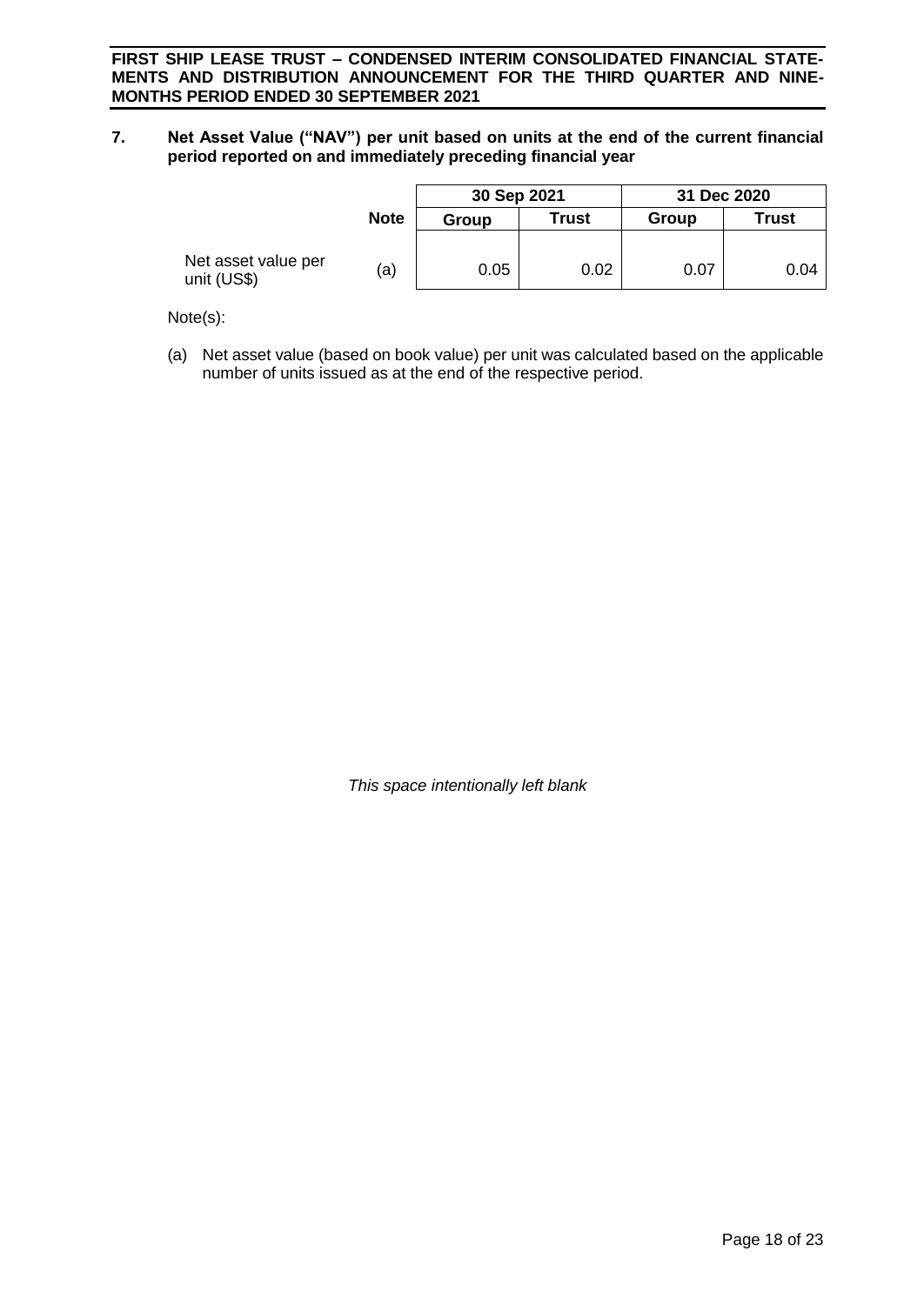### **8. Review of Performance**

The breakdown of the revenue and the net result from operations is as follows:

3Q 2021 vs 3Q 2020

|                                                                  | Group           |                 |             |
|------------------------------------------------------------------|-----------------|-----------------|-------------|
|                                                                  | 3Q 2021         | 3Q 2020         | Change      |
|                                                                  | <b>US\$'000</b> | <b>US\$'000</b> | $\%$        |
| <b>Revenue</b>                                                   | 7,223           | 8,573           | (15.7)      |
| Voyage expenses                                                  | (2,922)         | 6               | N.M.        |
| Vessel operating expenses                                        | (2,767)         | (4,230)         | (34.6)      |
| Management fees                                                  | (110)           | (212)           | (48.1)      |
| <b>Trustee fees</b>                                              | (5)             | (10)            | (50.0)      |
| Other Trust expenses^                                            | (790)           | (798)           | (1.0)       |
| <b>Adjusted EBITDA^^</b>                                         | 629             | 3,329           | (81.1)      |
| Depreciation expense on vessels                                  | (1,316)         | (2, 410)        | (45.4)      |
| Impairment on vessels                                            | (1,950)         | (1, 972)        | (1.1)       |
| Impairment on Non-Current Asset Clas-<br>sified as Held-for-Sale |                 | (101)           | (100.0)     |
| Gain on disposal of vessels                                      | 338             | 2,112           | (84.0)      |
| <b>Results from operating activities</b><br>(EBIT)               | (2, 299)        | 958             | <b>N.M.</b> |
| Finance income                                                   | 6               | 9               | (33.3)      |
| Finance expenses                                                 | (196)           | (500)           | (60.8)      |
| (Loss)/Profit before tax (EBT)                                   | (2, 489)        | 467             | N.M.        |
| Income tax expense                                               |                 | (4)             | (100.0)     |
| (Loss)/Profit for the period                                     | (2, 489)        | 463             | N.M.        |

^ Included in the other Trust expenses are vessel inspection fees, valuation fees, insurance, directors' fees, professional fees, take over costs, printing, investor relations and others.

^^ Excluding gains/losses from the disposal of vessels and vessel impairments.

# a. Adjusted EBITDA

Bareboat charter

i) Product tankers

*Pelican Fisher,* acquired by the Trust on 17 September 2021 is on bareboat charter to James Fisher Everard. Together with the other seven product tankers on bareboat charter to James Fisher Everard, they generated an adjusted EBITDA of US\$1.72 million in the quarter under review.

# Time charter/Spot

i) Chemical tankers

The two chemical tankers, *FSL New York* and *FSL London*, have been employed on time charters since 12 June 2018 and 19 June 2018 and entered spot trading on 12 June 2021 and 2 August 2021 respectively. These vessels generated an adjusted EBITDA of US\$0.78 million in the quarter under review. *FSL New York* was sold on 29 September 2021.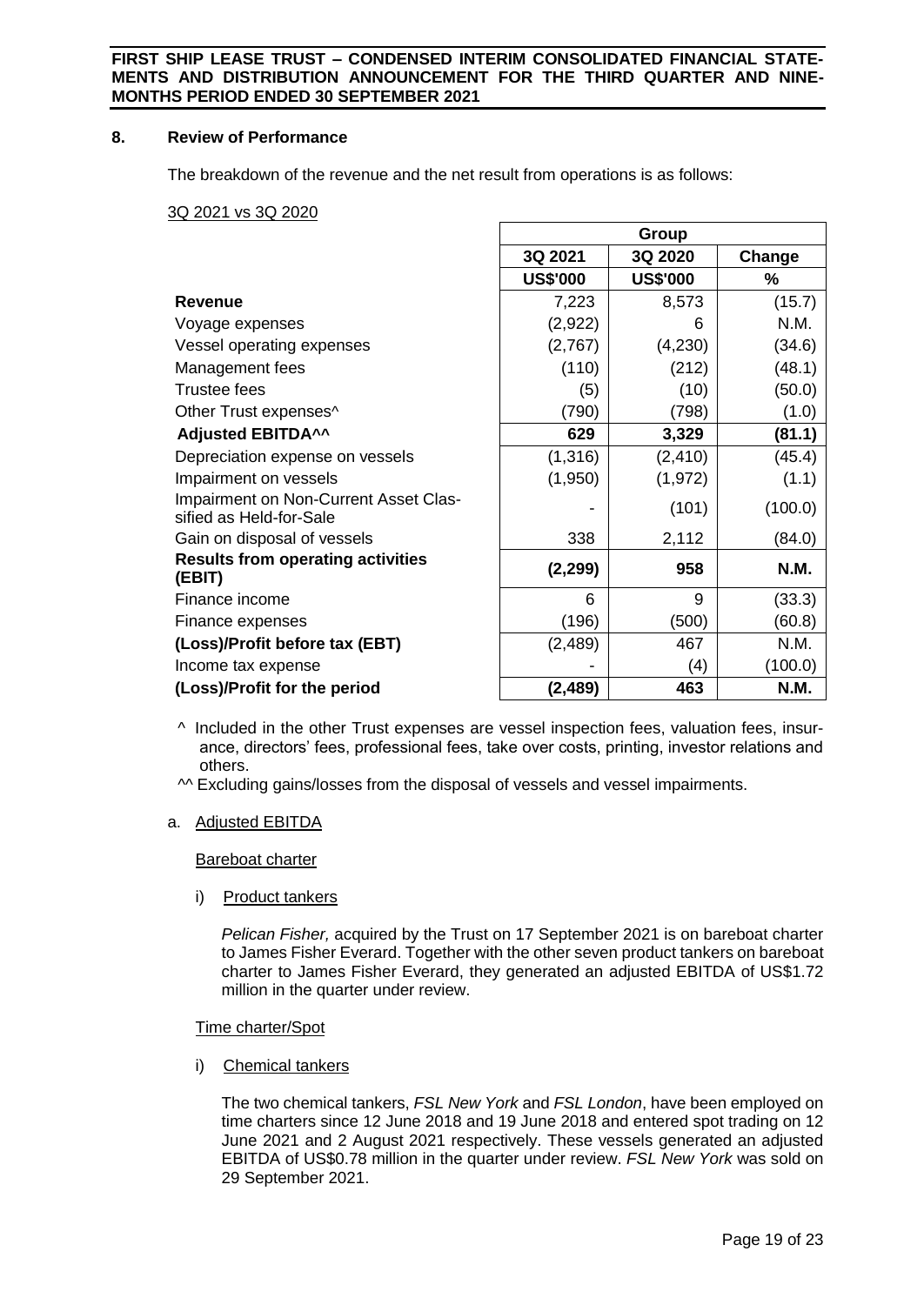# **8. Review of Performance (cont'd)**

### Pool/Revenue Sharing Agreement/Spot

i) Product tankers

*FSL Singapore* was deployed in a MR pool in April 2018 and entered spot trading on 01 May 2021. *FSL Singapore* entered shipyard for dry-docking on 26 July 2021. After deducting vessel operating expenses, the vessel incurred an adjusted EBITDA of (US\$1.31) million in the quarter under review.

ii) Crude oil tanker

*FSL Hong Kong* has been deployed in a revenue sharing agreement since April 2017 and entered spot trading on 08 July 2021. After deducting vessel operating expenses, the vessel incurred an adjusted EBITDA of (US\$0.35) million in the quarter under review.

### b. Other operating expenses

i) Depreciation expense on vessels

Depreciation expense on vessels decreased by 45.4% (US\$1.09 million) as a result of the disposal of one product tanker in March 2021, three containerships during the year 2020 and one chemical tanker in September 2021 and changes to residual value of eight product tankers and one crude oil tanker.

#### Depreciation on crude oil tankers and product tankers

The residual value of each of the following vessels was reviewed and revised.

The changes in residual value of the vessels listed below constitute a change in estimates. The effects of the change were applied from July 2021. As a result of the change, depreciation expense for 3Q 2021 decreased by US\$0.15 million in aggregate.

| • Crude oil tankers | $\sim$ 100 $\mu$ | FSL Hong Kong                                 |
|---------------------|------------------|-----------------------------------------------|
| • Product tankers   | $\sim$           | Cumbrian Fisher, Clyde Fisher, Shannon        |
|                     |                  | Fisher, Solway Fisher, Speciality, Seniority, |
|                     |                  | Superiority and FSL Singapore                 |
|                     |                  |                                               |

ii) Impairment on vessels

Upon re-assessment of the recoverable amount, the carrying amount of *Clyde Fisher*  had exceeded the recoverable amount and an impairment of US\$1.95 million for the vessel was recognized in the quarter under review.

# c. Results from operating activities

FSL Trust incurred a net loss of US\$2.3 million in the quarter under review, compared to an operating profit of US\$1.0 million in the same period last year.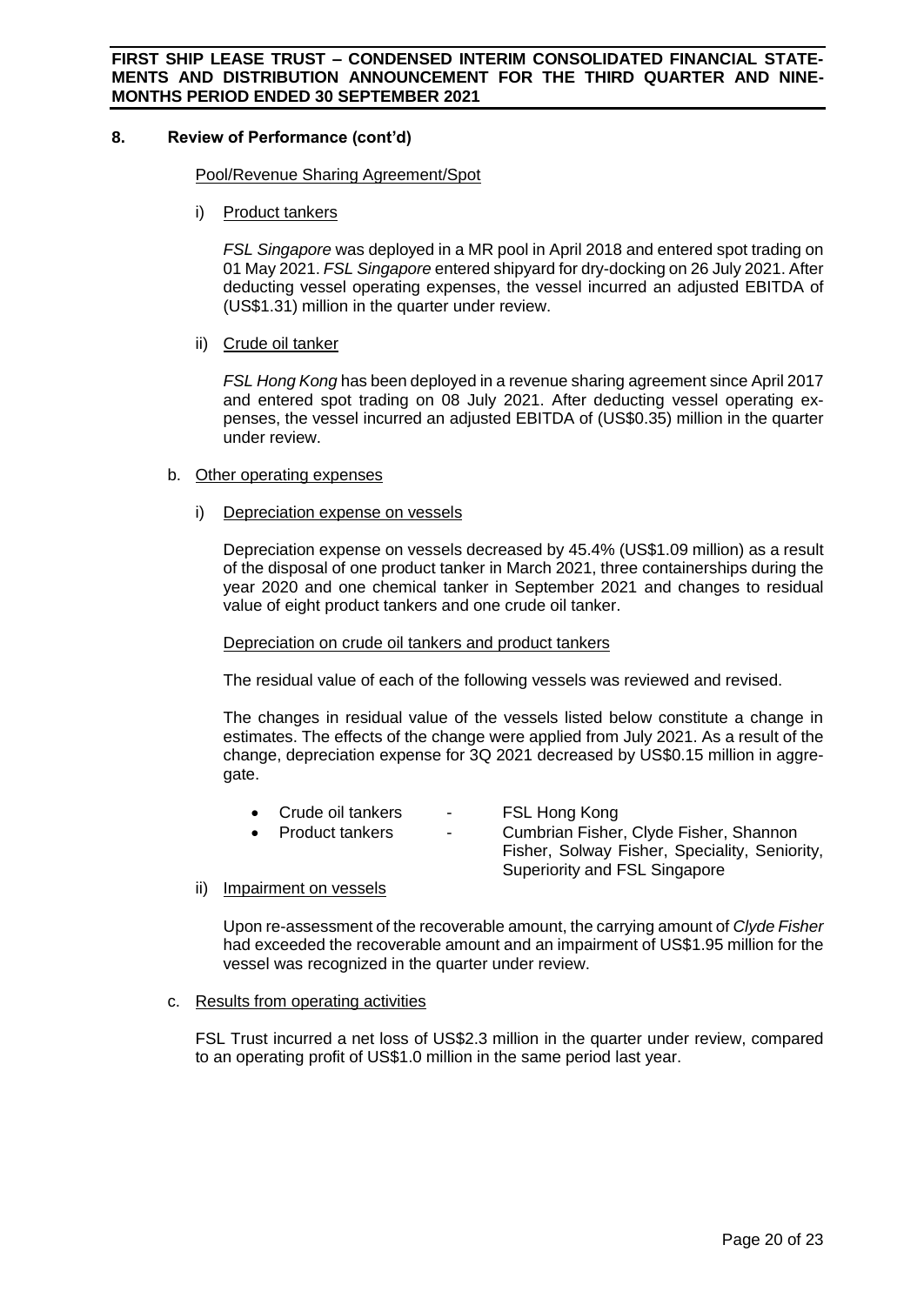# **8. Review of Performance (cont'd)**

### d. Finance expenses

Finance expenses in 3Q 2021, including an exchange gain of US\$9,000 (3Q 2020: exchange loss US\$18,000), decreased by 60.8% (US\$0.3 million) mainly due to the lower outstanding indebtedness and LIBOR rates and lower amortisation of debt transaction costs.

For 3Q 2021, FSL Trust incurred a net loss of US\$2.5 million.

### **9. Variance from Prospect Statement**

Not applicable.

### **10. Outlook and Prospects**

The tanker market is still suffering from reduced oil production and refinery throughput driven by reduced global demand for oil and oil products following the impacts of the COVID-19 pandemic on global demand for oil and oil products, leading to continuously depressed tonmile demand and freight rates for tankers. As the winter season is approaching, coupled with the need for re-stocking requirements as the result reduced oil stocks in major economies world-wide as well as increased economic activity and commercial aviation, it is anticipated that demand for oil and oil products will increase. Uncertainties remain as to the timing and pace of an increase of oil production as well as a full recovery and return to pre-pandemic levels. Contracting of tanker newbuildings remains subdued amid technological uncertainties surrounding environmental regulations which, in combination with the aging of the active fleet, is expected to provide supportive supply fundamentals in the medium-term.

With 8 of the 11 vessels in the portfolio operating under fixed-rate period charters, generating contracted revenue of approx. US\$29.8 million over a dollar-weighted average remaining lease period of approximately 4 years (excluding optional extension periods and early termination options) and providing stability and cash flow visibility, the Trust is in a solid financial position and continues to follow the strategy of disposing older, environmentally less friendly vessels that do not have period charter coverage, whilst focusing to develop accretive projects in a challenging investment environment.

# **11. Distribution**

# **(a) Current financial period**

- Any distributions declared for the current financial period : Yes Amount : US\$26,520,865 Distribution Period : 1 July 2021 to 30 September 2021 Distribution Type : Cash, Tax-exempt Distribution Distribution Rate : US1.50 cents per unit Par Value of units : Not applicable Tax Rate **: Distributions received by either Singapore** : Distributions received by either Singapore
	- tax resident unitholders or non-Singapore tax resident unitholders are exempt from Singapore income tax and are also not subject to Singapore withholding tax. The unitholders are not entitled to tax credits for any taxes paid by the Trustee-Manager of FSL Trust.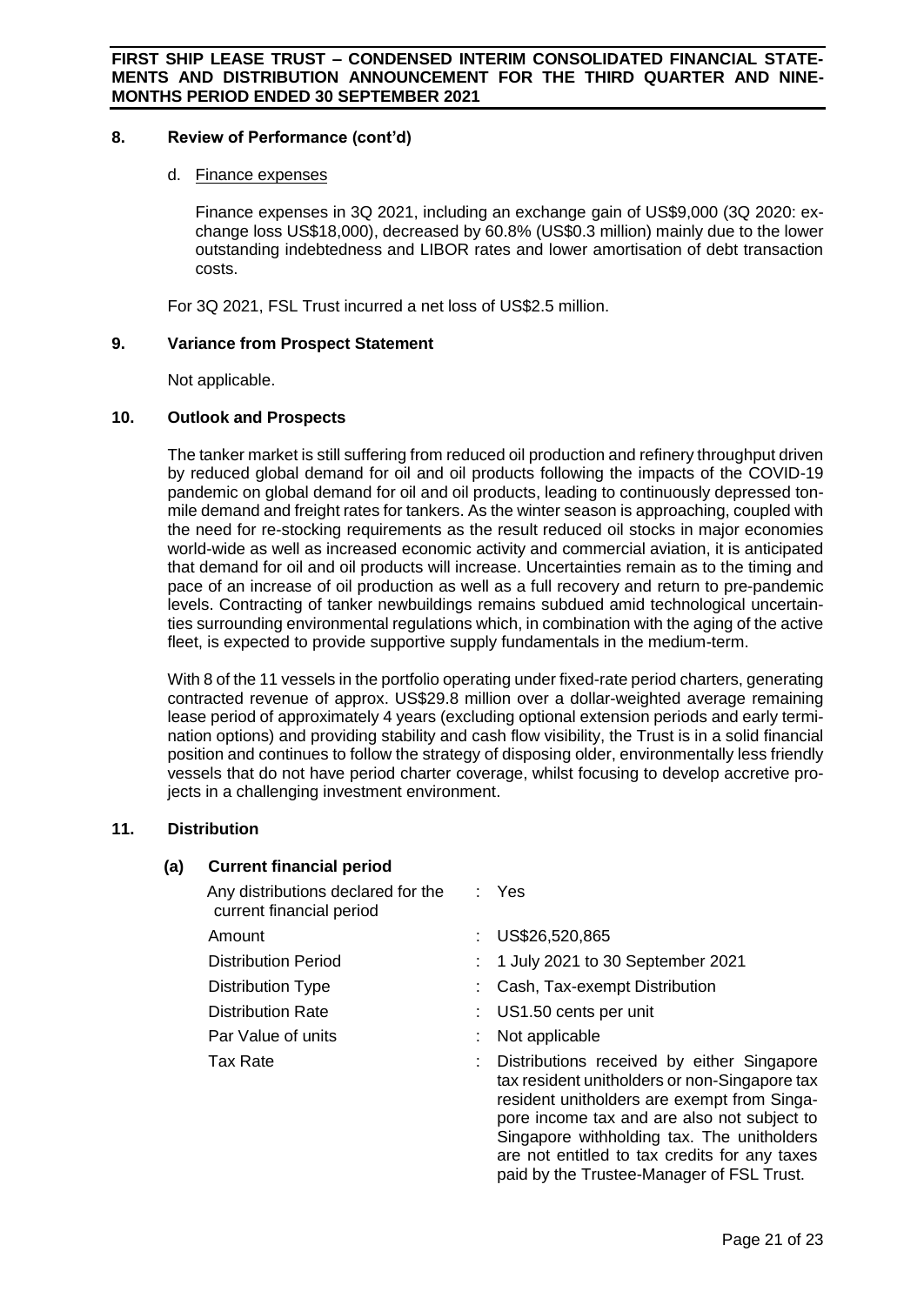# **11. Distribution (cont'd)**

**(b) Corresponding Period of the Immediate Preceding Financial Period (cont'd)**

|     | Any distributions declared for the<br>previous corresponding period |   | Yes                                                                                                                                                                                                                                                                                                                                                                                                                                                                |
|-----|---------------------------------------------------------------------|---|--------------------------------------------------------------------------------------------------------------------------------------------------------------------------------------------------------------------------------------------------------------------------------------------------------------------------------------------------------------------------------------------------------------------------------------------------------------------|
|     | Amount                                                              |   | US\$26,520,865                                                                                                                                                                                                                                                                                                                                                                                                                                                     |
|     | <b>Distribution Period</b>                                          |   | 1 July 2020 to 30 September 2020                                                                                                                                                                                                                                                                                                                                                                                                                                   |
|     | <b>Distribution Type</b>                                            |   | Cash, Tax-exempt Distribution                                                                                                                                                                                                                                                                                                                                                                                                                                      |
|     | <b>Distribution Rate</b>                                            |   | US1.50 cents per unit                                                                                                                                                                                                                                                                                                                                                                                                                                              |
|     | Par Value of units                                                  |   | Not applicable                                                                                                                                                                                                                                                                                                                                                                                                                                                     |
|     | <b>Tax Rate</b>                                                     |   | Distributions received by either Singapore tax<br>resident unitholders or non-Singapore tax<br>resident unitholders are exempt from Singa-<br>pore income tax and are also not subject to<br>Singapore withholding tax. The unitholders<br>are not entitled to tax credits for any taxes<br>paid by the Trustee-Manager of FSL Trust.                                                                                                                              |
| (c) | <b>Payment Date</b>                                                 |   | 10 December 2021                                                                                                                                                                                                                                                                                                                                                                                                                                                   |
| (d) | <b>Books closure date</b>                                           |   | The Transfer Books and Register of Unithold-<br>ers of FSL Trust will be closed at 5.00 p.m. on<br>10 November for the purposes of determining<br>each unitholder's entitlement to the Distribu-<br>tion of US1.50 cents per unit. Unitholders<br>whose securities accounts with The Central<br>Depository (Pte) Limited ("CDP") are credited<br>with units at 5.00 p.m. on 10 November will<br>be entitled to the Distribution to be paid on 10<br>December 2021. |
| (e) | <b>Currency election procedures</b>                                 | ÷ | Unitholders whose units are held directly<br>through CDP will receive their distribution in<br>the Singapore dollar equivalent of the US1.50<br>cents per unit declared. Unitholders who wish<br>to elect to receive the distribution in US dol-<br>lars can do so by submitting a "Currency<br>Election Notice" by 5.00 p.m. on 26 Novem-<br>ber 2021.                                                                                                            |

# **12. If no distribution has been declared/recommended, a statement to that effect and the reason(s) for the decision**

Not applicable.

**13. If the Group has obtained a general mandate from unitholders for Interested Party Transaction ("IPT"), the aggregate value of such transactions as required under Rule 920(1)(a)(ii). If no IPT mandate has been obtained, a statement to that effect**

FSL Trust does not have any unitholders' mandate for IPT.